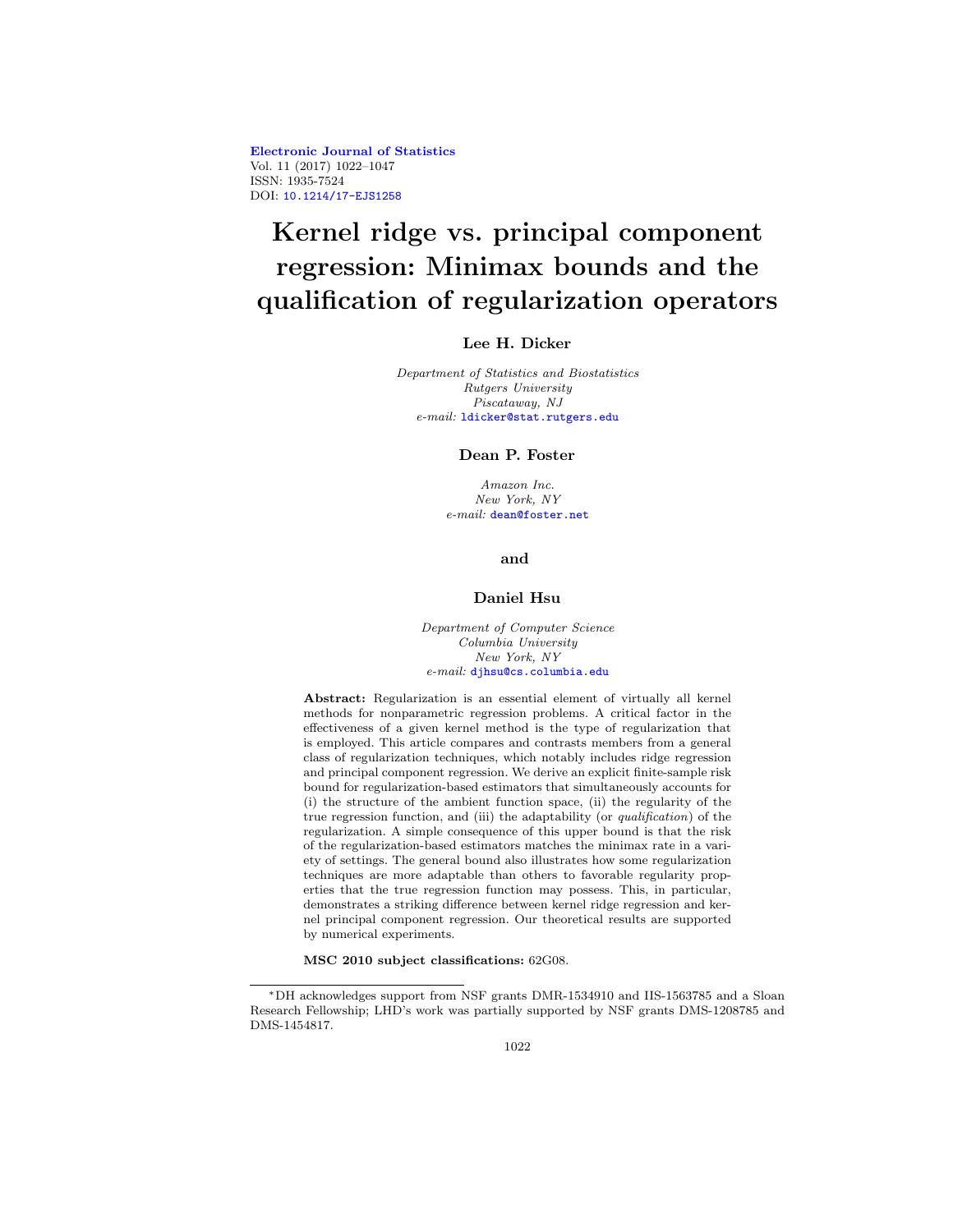**Keywords and phrases:** Nonparametric regression, reproducing kernel Hilbert space.

Received August 2016.

#### <span id="page-1-1"></span>**1. Introduction**

Suppose that the observed data consists of  $z_i = (y_i, x_i), i = 1, \ldots, n$ , where  $y_i \in \mathcal{Y} \subseteq \mathbb{R}$  and  $\mathbf{x}_i \in \mathcal{X} \subseteq \mathbb{R}^d$ . Suppose further that  $\mathbf{z}_1,\ldots,\mathbf{z}_n \sim \rho$  are iid from some probability distribution  $\rho$  on  $\mathcal{Y} \times \mathcal{X}$ . Let  $\rho(\cdot | \mathbf{x})$  denote the conditional distribution of  $y_i$  given  $\mathbf{x}_i = \mathbf{x} \in \mathcal{X}$  and let  $\rho_{\mathcal{X}}$  denote the marginal distribution of  $x_i$ . Our goal is to use the available data to estimate the regression function of y on **x**,

$$
f^{\dagger}(\mathbf{x}) = \int_{\mathcal{Y}} y \, d\rho(y \mid \mathbf{x}),
$$

which minimizes the mean-squared prediction error

<span id="page-1-2"></span>
$$
\int_{\mathcal{Y}\times\mathcal{X}} (y - f(\mathbf{x}))^2 \, d\rho(y, \mathbf{x})
$$

over  $\rho_{\mathcal{X}}$ -measurable functions  $f: \mathcal{X} \to \mathbb{R}$ . More specifically, for an estimator  $\hat{f}$ define the risk

$$
\mathcal{R}_{\rho}(\hat{f}) = \mathbb{E}\bigg[\int \left(f^{\dagger}(\mathbf{x}) - \hat{f}(\mathbf{x})\right)^2 d\rho_{\mathcal{X}}(\mathbf{x})\bigg] = \mathbb{E}\bigg[\left\|f^{\dagger} - \hat{f}\right\|_{\rho_{\mathcal{X}}}^2\bigg],\qquad(1)
$$

where the expectation is computed over  $z_1, \ldots, z_n$ , and  $\|\cdot\|_{\rho_X}$  denotes the norm on  $L^2(\rho_X)$ ; we seek estimators  $\hat{f}$  which minimize  $\mathcal{R}_\rho(\hat{f})$ .

This is a version of the random design nonparametric regression problem. There is a vast literature on nonparametric regression, along with a huge variety of corresponding methods (e.g., Györfi et al., [2002](#page-24-0); Wasserman, [2006](#page-25-0)). In this paper, we focus on regularization and kernel methods for estimating  $f^{\dagger}$ .<sup>[1](#page-1-0)</sup> Most of our results apply to general regularization operators. However, our motivating examples are two well-known regularization techniques: Kernel ridge regression (which we refer to as "KRR"; KRR is also known as Tikhonov regularization) and kernel principal component regression ("KPCR"; also known as spectral cut-off regularization).

Our main theorem is a new upper bound on the risk of a general class of kernel-regularization methods, which includes both KRR and KPCR (Theorem [1\)](#page-7-0). The theorem substantially generalizes previously published bounds (see Section [2](#page-2-0) for a discussion of related work) and illustrates the dependence of the risk on three important features: (i) the structure of the ambient reproducing kernel Hilbert space (RKHS), (ii) the specific regularization technique employed, and (iii) the regularity (often interpreted as smoothness) of the function to be

<span id="page-1-0"></span> $1<sup>1</sup>$  Here, we mean "kernel" as in reproducing kernel Hilbert space, rather than kernelsmoothing, which is another popular approach to nonparametric regression.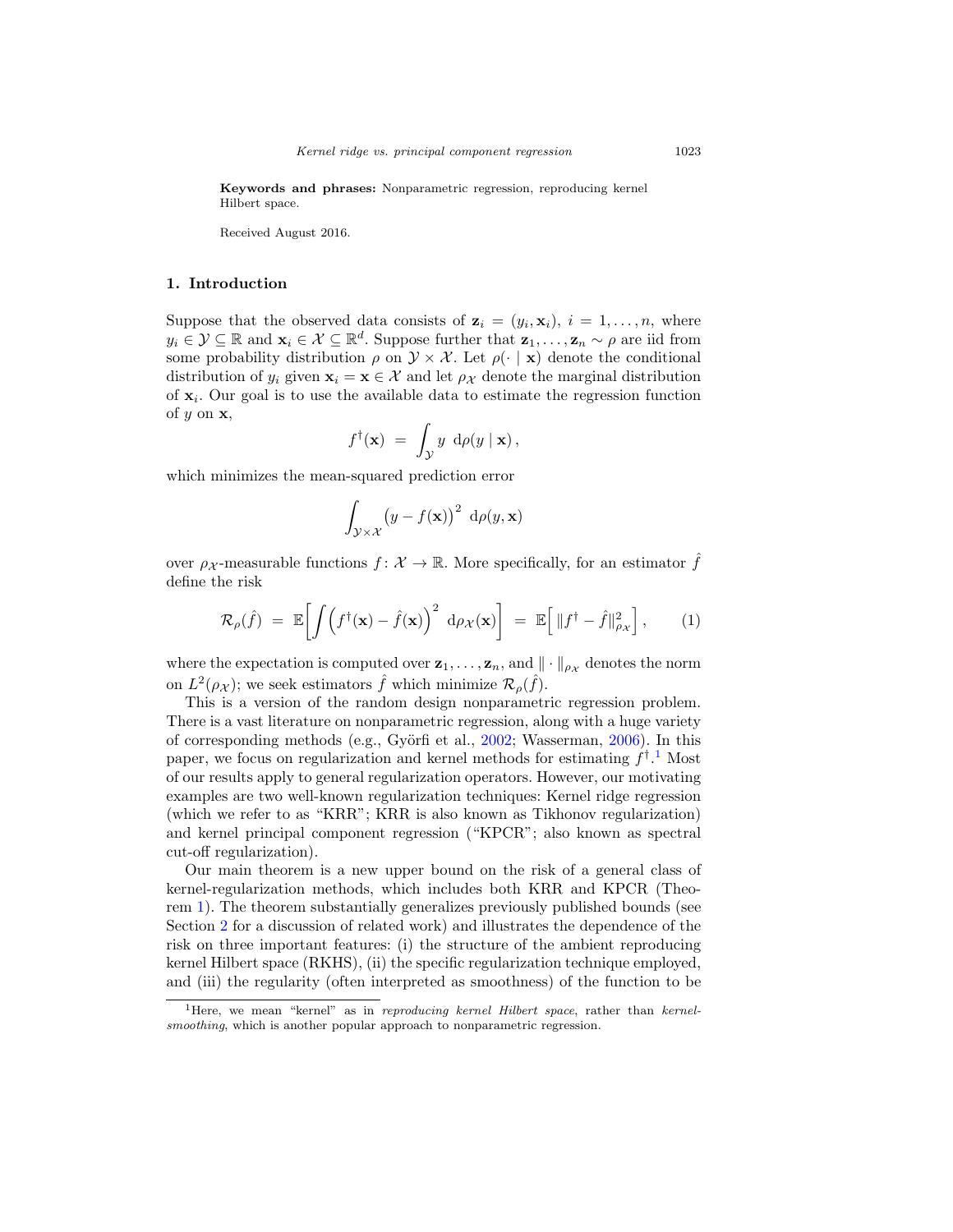estimated. One consequence of the theorem is that the regularization methods studied in this paper (including KRR and KPCR) achieve the minimax rate for estimating  $f^{\dagger}$  in a variety of settings. A second consequence is that certain regularization methods (including KPCR, but not KRR) may adapt to favorable regularity of  $f^{\dagger}$  to attain even faster convergence rates, while others (notably KRR) are limited in this regard due to a well-known saturation effect (Neubauer, [1997;](#page-25-1) Mathé,  $2005$ ; Bauer et al.,  $2007$ ). This illustrates a striking advantage that KPCR may have over KRR in these settings.

#### <span id="page-2-0"></span>**2. Related work**

Kernel ridge regression has been studied extensively in the literature. Indeed, bounds for KRR that are similar to our Theorem [1](#page-7-0) have been derived by Caponnetto and De Vito [\(2007](#page-24-2)). Moreover, it is well-known that KRR is minimax in many of the settings considered in this paper, such as those described in Corollaries [1](#page-8-0)[–3](#page-9-0) (Caponnetto and De Vito, [2007;](#page-24-2) Zhang, [2005](#page-25-3); Zhang et al., [2013](#page-25-4); Lin et al., [2016\)](#page-25-5). However, these cited results apply only to KRR, while the results in this paper apply to a substantially larger class of regularization operators (including, for example, KPCR).

Beyond KRR, there has also been significant research into more general regularization methods, like those considered in this paper. However, our bounds are sharper than previously published results on general regularization operators. For instance, unlike our Theorem [1,](#page-7-0) the bounds of Bauer et al. [\(2007\)](#page-24-1) do not illustrate the dependence of the risk on the ambient Hilbert space. Thus, while our approach immediately implies that many of the regularization methods under consideration are minimax optimal, it seems difficult (if not impossible) to draw this conclusion using the approach of Bauer et al. [\(2007](#page-24-1)). General regularization operators are also studied by Caponnetto and Yao [\(2010](#page-24-3)), but their results apply to semi-supervised settings where an additional pool of unlabeled data is available.

One of the major practical implications of this paper is that KPCR may have significant advantages over KRR in some settings. This has been observed previously by other researchers; others have even noted that Tikhonov regularization (KRR) saturates, while spectral cut-off regularization (KPCR) does not (Mathé,  $2005$ ; Bauer et al.,  $2007$ ; Lo Gerfo et al.,  $2008$ ). Our results (Theorem [1](#page-7-0) and Corollaries [1](#page-8-0)[–3\)](#page-9-0) sharpen these observations by precisely quantifying the advantages of unsaturated regularization operators in terms of adaptability and minimaxity. In other related work, Dhillon et al. [\(2013\)](#page-24-4) have illustrated the potential advantages of KPCR over KRR in finite-dimensional problems with linear kernels; though their work is not framed in terms of saturation and general regularization operators, it relies on similar concepts.

After the initial submission of our work, we became aware of simultaneous independent work by Blanchard and Mücke  $(2016)$  $(2016)$  that proves upper bounds on the risk for a comparable class of regularization methods (which includes KRR and KPCR), as well as minimax lower bounds that match the upper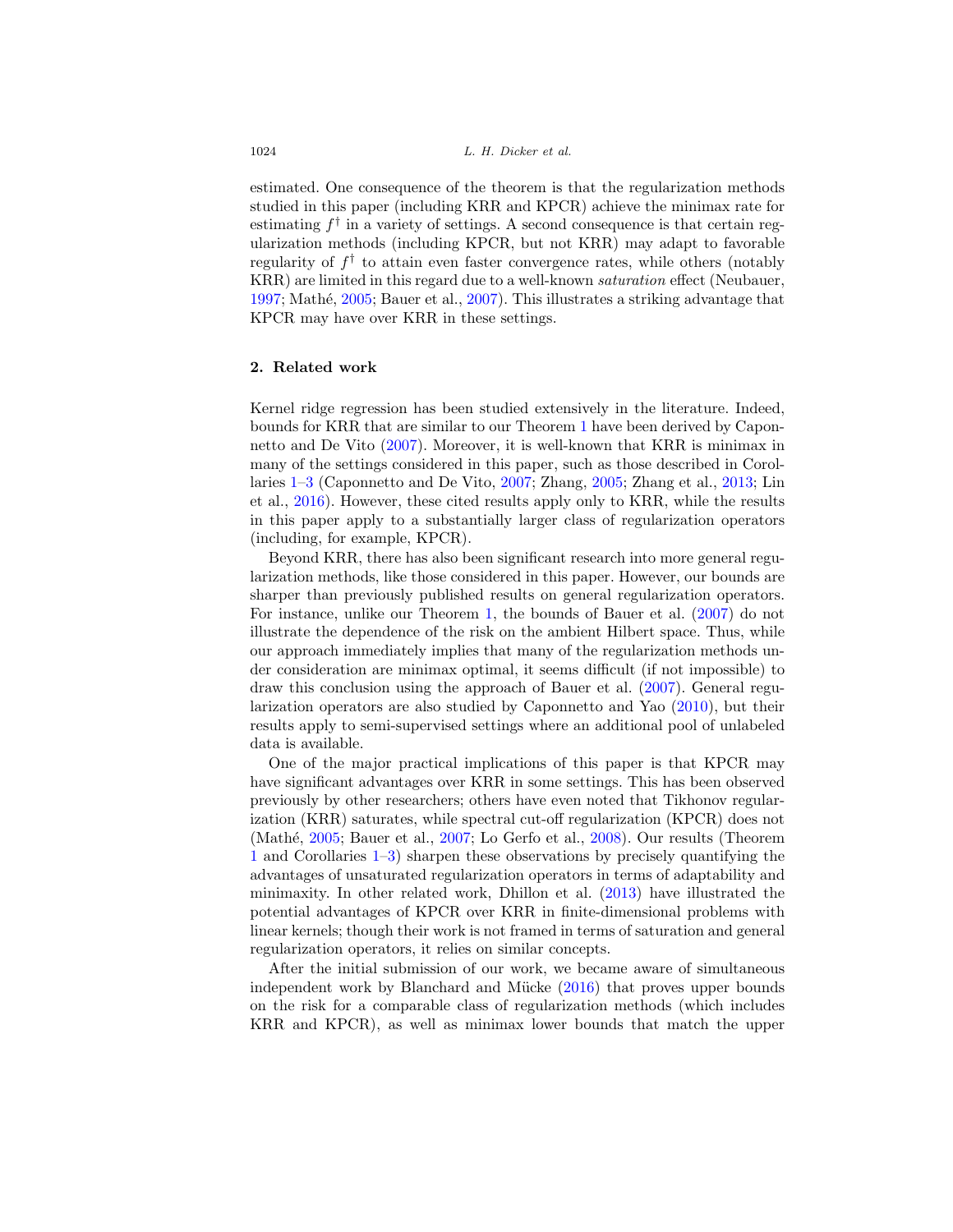bounds; their results are specialized to RKHS's where the covariance operator has polynomially decaying eigenvalues. Compared to that work, our results require a weaker moment condition on the noise for risk bounds, apply to a much broader class of RKHS's, and also consider target functions that live in finite-dimensional subspaces (see Proposition [1\)](#page-9-1). Another distinguishing feature of the present work is that it contains numerical experiments that illustrate the implications of our theoretical bounds in some practical settings (Section  $6$ ).

Other important recent work was pointed out to us by a reviewer. Optimal rates in expectation for KRR and more general regularization methods are derived by Lin et al. [\(2016](#page-25-5)) and Guo et al. [\(2016\)](#page-24-6), respectively, for distributed learning problems. The bounds in the latter paper, when specialized to the nondistributed setting, are similar to those in this paper and by Blanchard and Mücke  $(2016)$  $(2016)$ . However, the results in this paper are more general (for nondistributed learning), because they do not require continuity of the kernel and have weaker conditions on the output variable.

The main engine behind the technical results in this paper is a collection of large-deviation results for Hilbert-Schmidt operators. The required machinery is developed in the Appendices. These results build on straightforward extensions of results of Tropp [\(2015\)](#page-25-7). Our most precise results for KPCR and achieving parametric rates for estimation over finite-dimensional subspaces (Proposition [1\)](#page-9-1) rely on slightly different arguments, which are based on well-known eigenvalue perturbation results that have been adapted to handle Hilbert-Schmidt operators (e.g., the Davis-Kahan sin Θ theorem (Davis and Kahan, [1970\)](#page-24-7)).

#### **3. Statistical setting and assumptions**

Our basic assumption on the distribution of  $z = (y, x) \sim \rho$  is that the residual variance is bounded; more specifically, we assume that there exists a constant  $\sigma^2 > 0$  such that

<span id="page-3-0"></span>
$$
\int_{\mathcal{Y}} \left[ y - f^{\dagger}(\mathbf{x}) \right]^2 \, \mathrm{d}\rho(y \mid \mathbf{x}) \leq \sigma^2 \tag{2}
$$

for almost all  $\mathbf{x} \in \mathcal{X}$ . Zhang et al. [\(2013\)](#page-25-4) also assume [\(2\)](#page-3-0); this assumption is slightly weaker than the analogous assumption used by Bauer et al. [\(2007\)](#page-24-1) (equation (1) in their paper). Note that [\(2\)](#page-3-0) holds if y is bounded almost surely or if  $y = f^{\dagger}(\mathbf{x}) + \epsilon$ , where  $\epsilon$  is independent of  $\mathbf{x}, \mathbb{E}(\epsilon) = 0$ , and  $\text{Var}(\epsilon) = \sigma^2$ .

Let  $K: \mathcal{X} \times \mathcal{X} \to \mathbb{R}$  be a symmetric positive-definite kernel function. We assume that K is bounded—i.e., that there exists  $\kappa^2 > 0$  such that  $\sup_{\mathbf{x} \in \mathcal{X}} K(\mathbf{x}, \mathbf{x})$  $\leq \kappa^2$ . Additionally, we assume that there is a countable orthonormal basis  $\{\psi_j\}_{j=1}^{\infty} \subseteq L^2(\rho_{\mathcal{X}})$  and a sequence of corresponding real numbers  $t_1^2 \geq t_2^2 \geq$  $\cdots \geq 0$  such that

<span id="page-3-1"></span>
$$
K(\mathbf{x}, \tilde{\mathbf{x}}) = \sum_{j=1}^{\infty} t_j^2 \psi_j(\mathbf{x}) \psi_j(\tilde{\mathbf{x}}), \quad \mathbf{x}, \tilde{\mathbf{x}} \in \mathcal{X},
$$
 (3)

where the convergence is absolute and uniform over  $\mathbf{x}, \tilde{\mathbf{x}} \in \mathcal{X}$ . Mercer's theorem and various generalizations give conditions under which representations like [\(3\)](#page-3-1)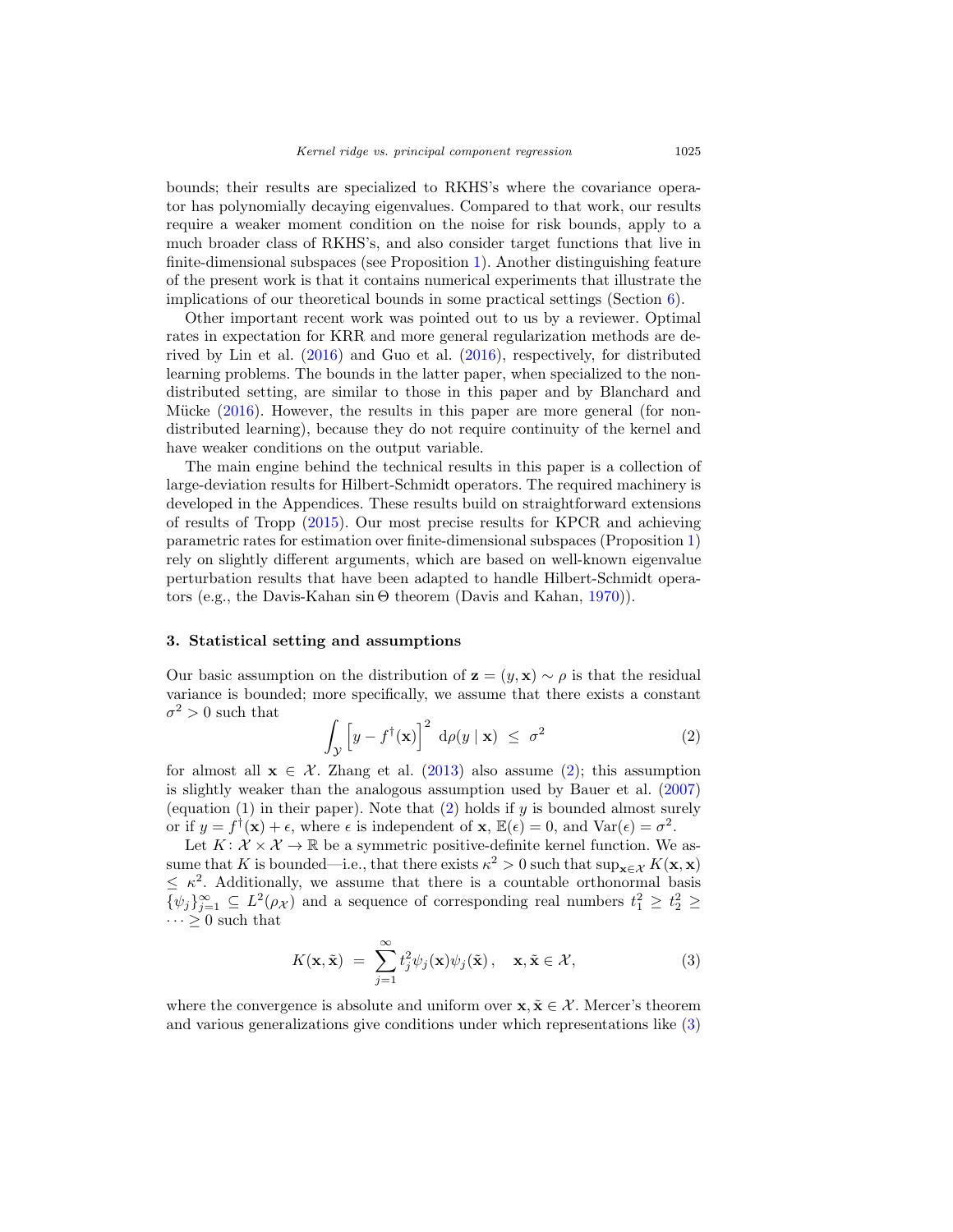are known to hold (Carmeli et al., [2006](#page-24-8)); one of the simplest examples is when  $\mathcal X$  is a compact Hausdorff space,  $\rho_{\mathcal X}$  is a probability measure on the Borel sets of  $X$ , and K is continuous. Observe that

$$
\sum_{j=1}^{\infty} t_j^2 = \sum_{j=1}^{\infty} t_j^2 \int_{\mathcal{X}} \psi_j(\mathbf{x})^2 \, d\rho_{\mathcal{X}}(\mathbf{x}) = \int_{\mathcal{X}} K(\mathbf{x}, \mathbf{x}) \, d\rho_{\mathcal{X}}(\mathbf{x}) \leq \kappa^2;
$$

in particular,  $\{t_j^2\} \in \ell^1(\mathbb{N})$ . Additionally,  $t_j^2$  and  $\psi_j$  are eigenvalues and eigenfunctions, respectively, of the linear transformation  $T : L^2(\rho_{\mathcal{X}}) \to L^2(\rho_{\mathcal{X}})$  defined by

<span id="page-4-1"></span>
$$
(Tf)(\tilde{\mathbf{x}}) = \int_{\mathcal{X}} f(\mathbf{x}) K(\mathbf{x}, \tilde{\mathbf{x}}) d\rho_{\mathcal{X}}(\mathbf{x}) = \sum_{j=1}^{\infty} t_j^2 \langle f, \psi_j \rangle_{L^2(\rho_{\mathcal{X}})} \psi_j(\tilde{\mathbf{x}}), \qquad (4)
$$

for  $f \in L^2(\rho_\mathcal{X}), \tilde{\mathbf{x}} \in \mathcal{X}$ , where  $\langle \cdot, \cdot \rangle_{L^2(\rho_\mathcal{X})}$  denotes the inner product on  $L^2(\rho_\mathcal{X})$ . Let  $\mathcal{H} \subseteq L^2(\rho_{\mathcal{X}})$  be the RKHS corresponding to K (Aronszajn, [1950\)](#page-24-9) and let  $\phi_j = t_j \psi_j, j = 1, 2, \dots$  It follows from basic facts about RKHSs that  $\{\phi_j\}_{j=1}^{\infty}$ is an orthonormal basis for  $\mathcal{H}$  (if  $t_J^2 > t_{J+1}^2 = 0$ , then  $\{\phi_j\}_{j=1}^J$  is an orthonormal basis for  $H$ ). Furthermore,  $H$  is characterized by

$$
\mathcal{H} = \left\{ f = \sum_{j=1}^{\infty} \theta_j \psi_j \in L^2(\rho_X); \ \sum_{j=1}^{\infty} \frac{\theta_j^2}{t_j^2} < \infty \right\}
$$

and the inner product

$$
\langle f, \tilde{f} \rangle_{\mathcal{H}} = \left\langle \sum_{j=1}^{\infty} \theta_j \psi_j, \sum_{j=1}^{\infty} \tilde{\theta}_j \psi_j \right\rangle_{\mathcal{H}} = \sum_{j=1}^{\infty} \frac{\theta_j \tilde{\theta}_j}{t_j^2}
$$

(the corresponding norm is denoted by  $\|\cdot\|_{\mathcal{H}}$ ). Our main assumption on the relationship between  $y$ , **x**, and the kernel K is that

<span id="page-4-0"></span>
$$
f^{\dagger} \in \mathcal{H}.
$$
 (5)

This is a regularity or smoothness assumption on  $f^{\dagger}$ . Many of the results in this paper can be modified, so that they apply to settings where  $f^{\dagger} \notin \mathcal{H}$ , by replacing  $f^{\dagger}$  with an appropriate projection of  $f^{\dagger}$  and including an approximation error term in the corresponding bounds. This approach leads to the study of oracle inequalities (Zhang, [2005;](#page-25-3) Zhang et al., [2013;](#page-25-4) Koltchinskii, [2006](#page-25-8); Steinwart et al., [2009;](#page-25-9) Hsu et al., [2014\)](#page-24-10), which we do not pursue in detail here. However, investigating oracle inequalities for general regularization operators may be of interest for future research, as most existing work focuses on ridge regularization.

Another interpretation of condition [\(5\)](#page-4-0) is that it is a minimal regularity condition on  $f^{\dagger}$  for ensuring that  $f^{\dagger}$  can be estimated consistently using the kernel methods considered below. One key aspect of the upper bounds in Section [5](#page-7-1) is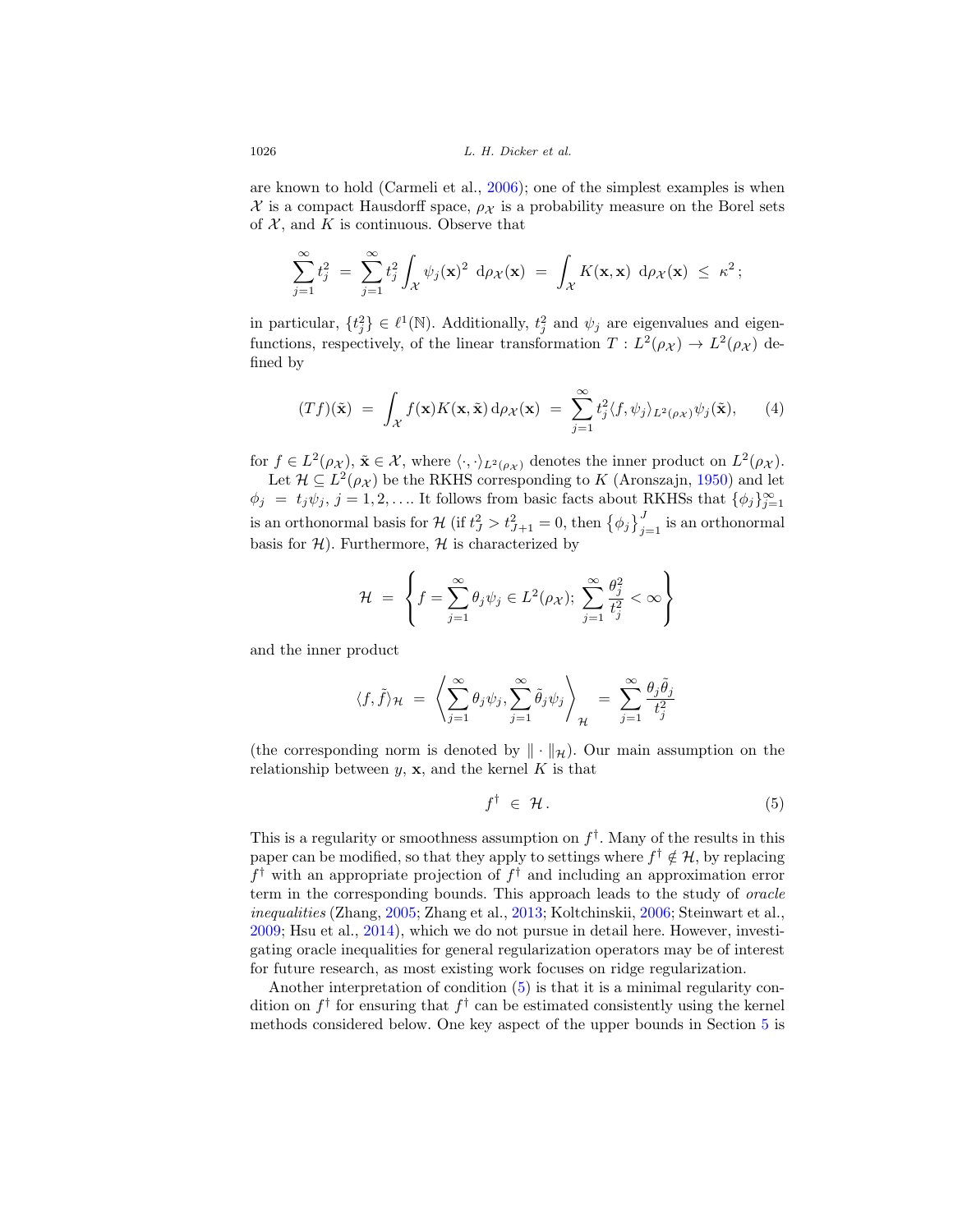that they show  $f^{\dagger}$  can be estimated more efficiently, if it satisfies stronger reguarlity conditions (and if the regularization method used is sufficiently adaptable). A convenient way to formulate a collection of regularity conditions with varying strengths, which will be useful in the sequel, is as follows. For  $\zeta \geq 0$ , define the Hilbert space

<span id="page-5-0"></span>
$$
\mathcal{H}_{\zeta} = \left\{ f = \sum_{j=1}^{\infty} \theta_j \psi_j \in L^2(\rho_{\mathcal{X}}); \ \sum_{j=1}^{\infty} \frac{\theta_j^2}{t_j^{2(1+\zeta)}} < \infty \right\}.
$$
\n<sup>(6)</sup>

Then  $\mathcal{H} = \mathcal{H}_0$  and  $\mathcal{H}_{\zeta_2} \subseteq \mathcal{H}_{\zeta_1}$  whenever  $\zeta_2 \geq \zeta_1 \geq 0$ . The norm on  $\mathcal{H}_{\zeta}$  is defined by  $||f||_{\mathcal{H}_{\zeta}}^2 = \sum_{j=1}^{\infty}$  $\theta_j^2$  $t^{\frac{ij}{2(1+\zeta)}}_{j}$ . Additionally, positive integers J define the finite-rank subspace

<span id="page-5-1"></span>
$$
\mathcal{H}_J^\circ \ = \ \left\{ f = \sum_{j=1}^J \theta_j \psi_j \in L^2(\rho_\mathcal{X}); \ \theta_1, \dots, \theta_J \in \mathbb{R} \right\}.
$$
 (7)

We have the inclusion  $\mathcal{H}_{J}^{\circ} \subseteq \mathcal{H}_{J+1}^{\circ}$  and, if  $t_1^2, \ldots, t_J^2 > 0$ , then  $\mathcal{H}_{J}^{\circ} \subseteq \mathcal{H}_{\zeta}$  for any  $\zeta \geq 0$ . In particular, it is clear from  $(6)-(7)$  $(6)-(7)$  $(6)-(7)$  that  $f^{\dagger} \in \mathcal{H}_{\zeta}$  is a stronger regularity condition than  $f^{\dagger} \in \mathcal{H}$  and that  $f^{\dagger} \in \mathcal{H}^{\circ}_{J}$  is an even stronger condition (provided the  $t_j^2$  are strictly positive). Conditions such as  $f^{\dagger} \in \mathcal{H}_{\zeta}$  and  $f^{\dagger} \in \mathcal{H}_{j}^{\circ}$ are known as source conditions elsewhere in the literature (e.g., Bauer et al., [2007;](#page-24-1) Caponnetto and Yao, [2010](#page-24-3)).

# **4. Regularization**

As discussed in Section [1,](#page-1-1) our goal is find estimators  $\hat{f}$  that minimize the risk [\(1\)](#page-1-2). In this paper, we focus on regularization-based estimators for  $f^{\dagger}$ . In order to precisely describe these estimators, we require some additional notation for various operators that will be of interest, and some basic definitions from regularization theory.

#### *4.1. Finite-rank operators of interest*

For  $\mathbf{x} \in \mathcal{X}$ , define  $K_{\mathbf{x}} \in \mathcal{H}$  by  $K_{\mathbf{x}}(\tilde{\mathbf{x}}) = K(\mathbf{x}, \tilde{\mathbf{x}})$ ,  $\tilde{\mathbf{x}} \in \mathcal{X}$ . Let  $X = (\mathbf{x}_1, \dots, \mathbf{x}_n)^\top \in$  $\mathbb{R}^{n \times d}$  and  $\mathbf{y} = (y_1, \ldots, y_n)^\top \in \mathbb{R}^n$ . Additionally, define the finite-rank linear operators  $S_X : \mathcal{H} \to \mathbb{R}^n$  and  $T_X : \mathcal{H} \to \mathcal{H}$  (both depending on X) by

<span id="page-5-2"></span>
$$
S_X f = (\langle f, K_{\mathbf{x}_1} \rangle_{\mathcal{H}}, \dots, \langle f, K_{\mathbf{x}_n} \rangle_{\mathcal{H}})^{\top} = (f(\mathbf{x}_1), \dots, f(\mathbf{x}_n))^{\top},
$$
  

$$
T_X f = \frac{1}{n} \sum_{i=1}^n \langle f, K_{\mathbf{x}_i} \rangle_{\mathcal{H}} K_{\mathbf{x}_i} = \frac{1}{n} \sum_{i=1}^n f(\mathbf{x}_i) K_{\mathbf{x}_i},
$$
 (8)

where  $f \in \mathcal{H}$ . Let  $\langle \cdot, \cdot \rangle_{\mathbb{R}^n}$  denote the normalized inner-product on  $\mathbb{R}^n$ , defined by  $\langle \mathbf{v}, \tilde{\mathbf{v}} \rangle_{\mathbb{R}^n} = n^{-1} \mathbf{v}^\top \tilde{\mathbf{v}}$  for  $\mathbf{v} = (v_1, \dots, v_n)^\top$ ,  $\tilde{\mathbf{v}} = (\tilde{v}_1, \dots, \tilde{v}_n)^\top \in \mathbb{R}^n$ . Then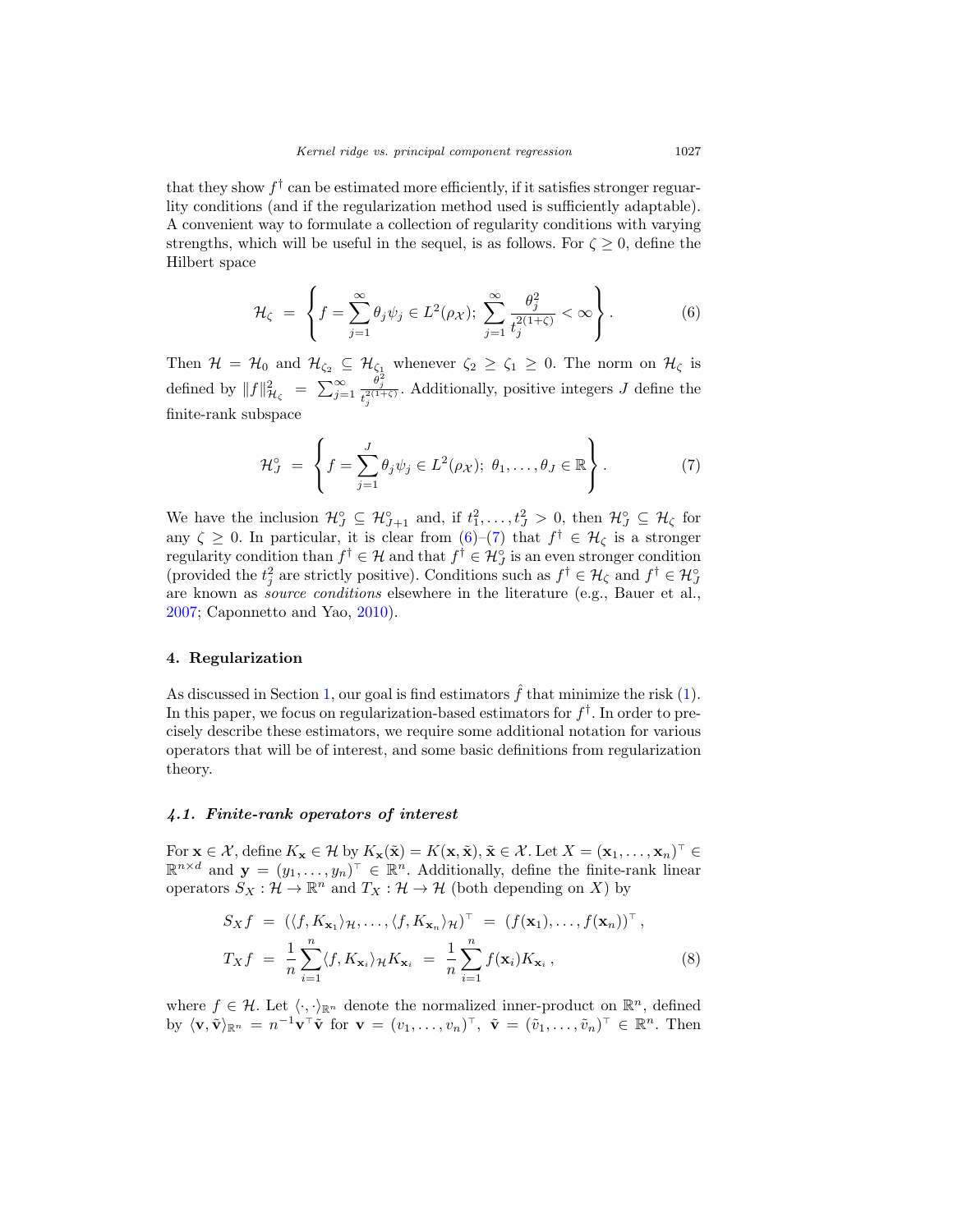the adjoint of  $S_X$  with respect to  $\langle \cdot, \cdot \rangle_{\mathcal{H}}$  and  $\langle \cdot, \cdot \rangle_{\mathbb{R}^n}$ ,  $S_X^* : \mathbb{R}^n \to \mathcal{H}$ , is given by  $S_X^* \mathbf{v} = \frac{1}{n} \sum_{i=1}^n v_i K_{\mathbf{x}_i}$ . Additionally, we have  $T_X = S_X^* S_X$ . Finally, observe that  $S_X S_X^* : \mathbb{R}^n \to \mathbb{R}^n$  is given by the  $n \times n$  matrix  $S_X S_X^* = n^{-1} \mathbf{K}$ , where  $\mathbf{K} = (K(\mathbf{x}_i, \mathbf{x}_j))_{1 \leq i, j \leq n}$ ; **K** is the kernel matrix, which is ubiquitous in kernel methods and enables finite computation.

### *4.2. Basic definitions*

A family of functions  $q_{\lambda} : [0, \infty) \to [0, \infty)$  indexed by  $\lambda > 0$  is called a *regular*-ization family if it satisfies the following three conditions:<sup>[2](#page-6-0)</sup>

**R1**  $\sup_{0 \le t \le \kappa^2} |tg_\lambda(t)| < 1.$ **R2**  $\sup_{0 \le t \le \kappa^2} |1 - tg_{\lambda}(t)| \le 1.$ **R3**  $\sup_{0 \le t \le \kappa^2} |g_\lambda(t)| < \lambda^{-1}$ .

The main idea behind a regularization family is that it "looks" similar to  $t \mapsto$  $1/t$ , but is better-behaved near  $t = 0$ , i.e., it is bounded by  $\lambda^{-1}$ . An important quantity that is related to the adaptability of a regularization family is the qualification of the regularization. The qualification of the regularization family  ${g_{\lambda}}_{\lambda>0}$  is defined to be the maximal  $\xi \geq 0$  such that

$$
\sup_{0
$$

If a regularization family has qualification  $\xi$ , we say that it "saturates at  $\xi$ ." Two regularization families that are the major motivation for the results in this paper are ridge (Tikhonov) regularization, where  $g_{\lambda}(t) = \frac{1}{t + \lambda}$ , and principal component (spectral cut-off) regularization, where

<span id="page-6-2"></span>
$$
g_{\lambda}(t) = \frac{1}{t} \mathbb{1}\{t \ge \lambda\}.
$$
 (9)

Observe that ridge regularization has qualification 1 and principal component regularization has qualification  $\infty$ . Another example of a regularization family with qualification  $\infty$  is the Landweber iteration, which can be viewed as a special case of gradient descent (see, e.g., Rosasco et al., [2005](#page-25-10); Bauer et al., [2007;](#page-24-1) Lo Gerfo et al., [2008](#page-25-6)).

#### *4.3. Estimators*

Given a regularization family  $\{g_{\lambda}\}_{\lambda>0}$ , we define the  $g_{\lambda}$ -regularized estimator for  $f^{\dagger}$ ,<br> $\hat{f}_{\lambda} = g_{\lambda}(T_X)S_X^*$ 

<span id="page-6-1"></span>
$$
\hat{f}_{\lambda} = g_{\lambda}(T_X) S_X^* \mathbf{y} . \tag{10}
$$

Here,  $g_{\lambda}$  is applied to the spectrum of the self-adjoint finite-rank operator  $T_X$  via the functional calculus (see, e.g., Reed and Simon, [1980,](#page-25-11) Ch. 7); this

<span id="page-6-0"></span><sup>&</sup>lt;sup>2</sup>This definition follows Engl et al.  $(1996)$  and Bauer et al.  $(2007)$ , but is slightly more restrictive.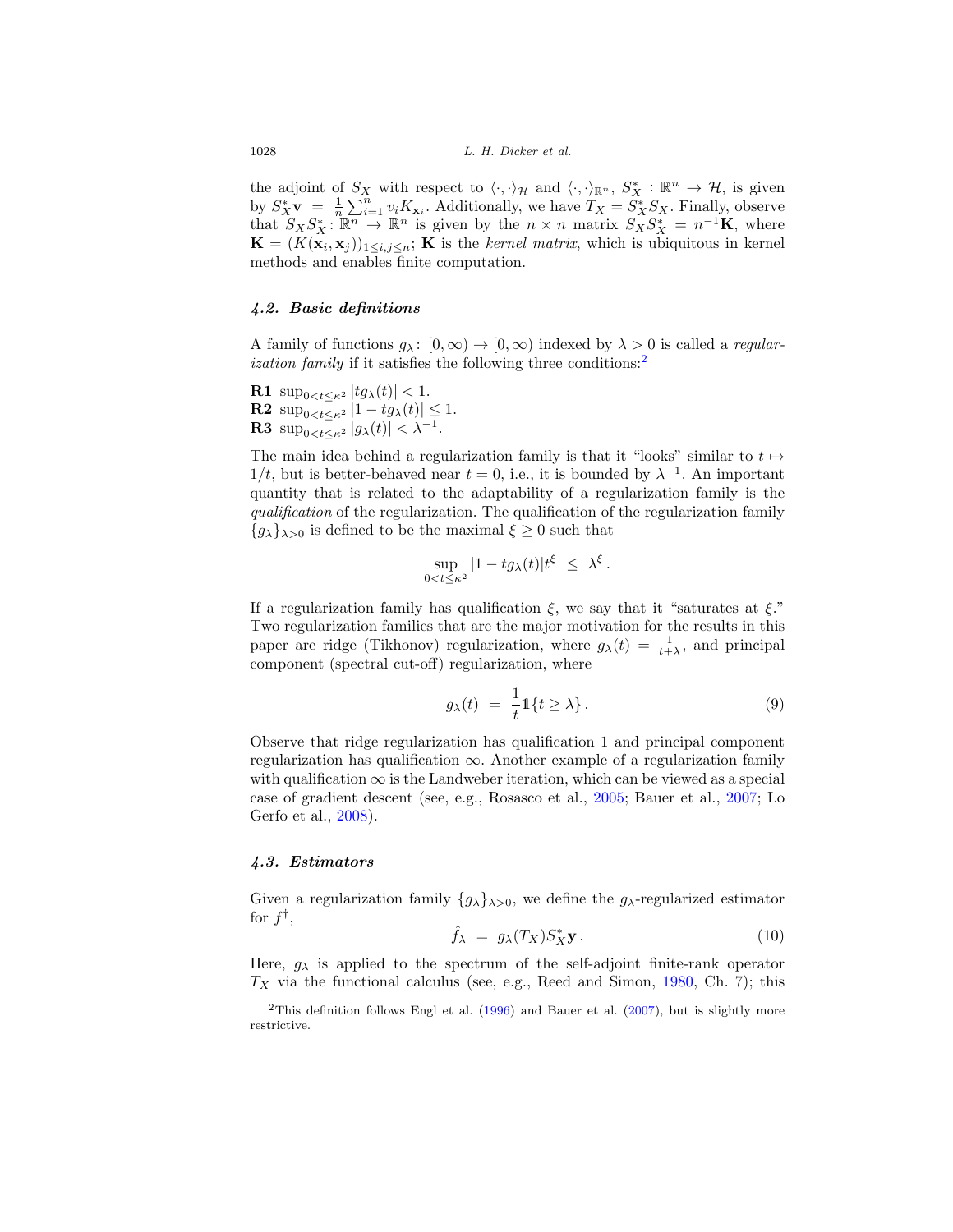is a generalization of standard matrix functions (Tropp, [2015](#page-25-7), Ch. 2). Since  $S_X^* g_\lambda(\mathbf{K}/n) = g_\lambda(T_X) S_X^*$ , we have the finitely computable representation  $\hat{f}_\lambda =$  $S_X^* g_\lambda(\mathbf{K}/n)$ **y** =  $\sum_{i=1}^n \hat{\gamma}_i K_{\mathbf{x}_i}$ , where  $(\hat{\gamma}_1, \dots, \hat{\gamma}_n)^\top = g_\lambda(\mathbf{K}/n)$ **y**/n; computing the  $\hat{\gamma}_i$  involves an eigenvalue decomposition of the matrix **K**. The dependence of  $\hat{f}_{\lambda}$  on the regularization family is implicit; our results hold for any regularization family except where explicitly stated otherwise. The estimators  $\hat{f}_{\lambda}$  are the main focus of this paper.

#### <span id="page-7-1"></span>**5. Main results**

#### *5.1. General bound on the risk*

<span id="page-7-0"></span>**Theorem 1.** Let  $\hat{f}_{\lambda}$  be the estimator defined in [\(10\)](#page-6-1) with regularization family  ${g_{\lambda}}_{\lambda>0}$ . Let  $0 \leq \delta \leq 1$  and assume that there is some  $\kappa_{\delta}^2 > 0$  such that

<span id="page-7-3"></span><span id="page-7-2"></span>
$$
\sup_{\mathbf{x}\in\mathcal{X}}\sum_{j=1}^{\infty}t_j^{2(1-\delta)}\psi_j(\mathbf{x})^2 \leq \kappa_\delta^2 < \infty \tag{11}
$$

Assume that the source condition  $f^{\dagger} \in \mathcal{H}_{\zeta}$  holds for some  $\zeta \geq 0$ , and that  $g_{\lambda}$  has qualification at least  $\max\{(\zeta + 1)/2, 1\}$ . Define the effective dimension  $d_{\lambda} = \sum_{j=1}^{\infty}$  $\frac{t_j^2}{t_j^2 + \lambda}$ . Finally, assume that  $(8/3 + 2\sqrt{5/3})\kappa_{\delta}^2/n \leq \lambda^{1-\delta} \leq \kappa_{\delta}^2$ . The following risk bound holds:

$$
\mathcal{R}_{\rho}(\hat{f}_{\lambda}) \leq 2^{\zeta+3} \|f^{\dagger}\|_{\mathcal{H}_{\zeta}}^{2} \lambda^{\zeta+1} + \frac{4d_{\lambda}\sigma^{2}}{n} \qquad (12)
$$
\n
$$
+ 4d_{\lambda} \left( \|f^{\dagger}\|_{\mathcal{H}}^{2} t_{1}^{2} + \frac{\kappa^{2} \sigma^{2}}{\lambda n} \right) \exp\left( -\frac{3\lambda^{1-\delta} n}{28\kappa_{\delta}^{2}} \right)
$$
\n
$$
+ \mathbb{1}\{\zeta > 1\} \cdot 16\zeta^{2} (3/2)^{\zeta-1} \cdot \|f^{\dagger}\|_{\mathcal{H}_{\zeta}}^{2} (t_{1}^{2} + \lambda)^{\zeta-1} \kappa^{4} \left( \frac{34}{n} + \frac{15}{n^{2}} \right).
$$
\n(12)

Theorem [1](#page-7-0) is proved in the Appendices. The first two terms in the upper bound  $(12)$  are typically the dominant terms. In the upper bound  $(12)$ , the interaction between the kernel K and the distribution  $\rho_{\mathcal{X}}$  is reflected in the effective dimension  $d_{\lambda}$  (see, e.g., Zhang, [2005;](#page-25-3) Caponnetto and De Vito, [2007\)](#page-24-2). The regularity of  $f^{\dagger}$  enters through norm of  $f^{\dagger}$  (both the H- and  $\mathcal{H}_{\zeta}$ -norms) and the exponent on  $\lambda$ .

The condition [\(11\)](#page-7-3) in Theorem [1](#page-7-0) is always satisfied by taking  $\delta = 0$  and  $\kappa_0^2 =$  $\kappa^2$ . Requiring [\(11\)](#page-7-3) with  $\delta > 0$  imposes additional conditions on the RKHS H. For Corollary [1](#page-8-0) below (which applies when the eigenvalues  $\{t_j^2\}$  have polynomialdecay), we take  $\delta = 0$  and  $\kappa_0^2 = \kappa^2$ . The stronger condition with  $\delta > 0$  is required to obtain obtain minimax rates for kernels where the eigenvalues  $\{t_j^2\}$ have exponential or Gaussian-type decay (see Corollaries  $2-3$  $2-3$ ).

Risk bounds on general regularization estimators similar to  $f_{\lambda}$  were previously obtained by Bauer et al. [\(2007](#page-24-1)). However, their bounds (e.g., Theorem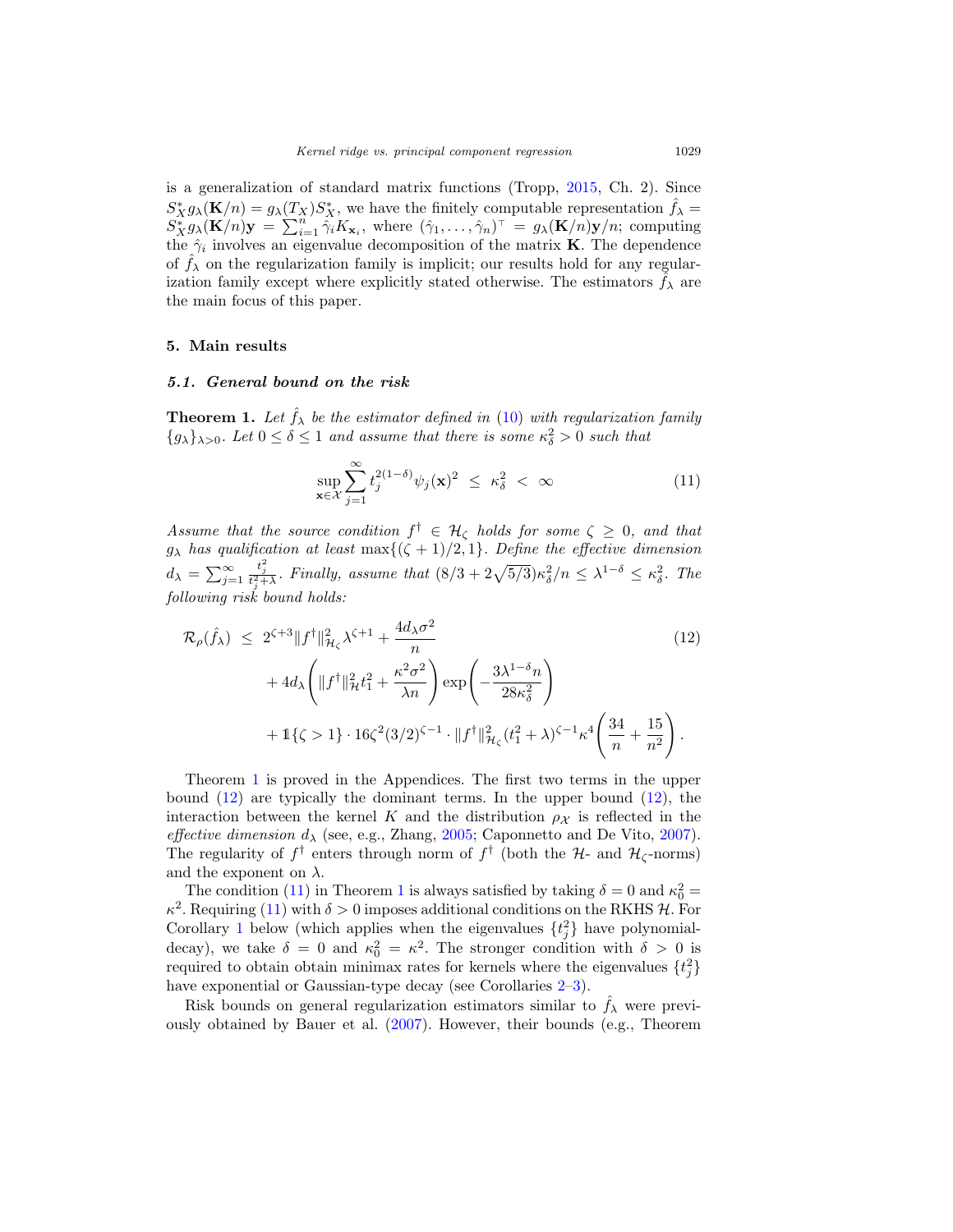10 of Bauer et al., [2007\)](#page-24-1) are independent of the ambient RKHS  $H$ , i.e., they do not depend on the eigenvalues  $\{t_j^2\}$ . Our bounds are tighter than those of [Bauer et al.](#page-24-1) because we take advantage of the structure of  $H$ . In contrast with our Theorem [1,](#page-7-0) the results of [Bauer et al.](#page-24-1) do not give minimax bounds (not easily, at least), because minimax rates must depend on the  $t_j^2$ .

# *5.2. Implications for kernels characterized by their eigenvalues' rate of decay*

We now state consequences of Theorem [1](#page-7-0) that give explicit rates for estimating  $f^{\dagger}$  via  $\hat{f}_{\lambda}$ , for any regularization family, under specific assumptions about the decay rate of the eigenvalues  $\{t_j^2\}.$ 

We first consider the case where the eigenvalues have polynomial decay.

<span id="page-8-0"></span>**Corollary 1.** Assume that  $C \geq 0$  and  $\nu > 1/2$  are constants such that  $0 <$  $t_j^2 \leq C j^{-2\nu}$  for all  $j = 1, 2, \ldots$  Assume the source condition  $f^{\dagger} \in \mathcal{H}_{\zeta}$  for some  $\zeta \geq 0$ , and that  $g_{\lambda}$  has qualification at least max $\{(\zeta + 1)/2, 1\}$ . Finally, take  $\lambda = C'n^{-\frac{2\nu}{2\nu(\zeta+1)+1}}$  for a suitable constant  $C' > 0$  so that the conditions on  $\lambda$ from Theorem [1](#page-7-0) are satisfied. Then

$$
\mathcal{R}_{\rho}(\hat{f}_{\lambda}) = O\bigg(\bigg\{\|f^{\dagger}\|_{\mathcal{H}_{\zeta}}^2 + \sigma^2\bigg\} \cdot n^{-\frac{2\nu(\zeta+1)}{2\nu(\zeta+1)+1}}\bigg)
$$

,

,

where the constants implicit in the big-O may depend on  $\kappa^2$ , C, C', v, and  $\zeta$ , but nothing else.

**Remark 1.** Observe that if  $g_{\lambda}$  has qualification at least max $\{(\zeta + 1)/2, 1\}$ (and the other conditions of Corollary [1](#page-8-0) are met), then  $\hat{f}_{\lambda}$  obtains the minimax rate for estimating functions over  $\mathcal{H}_{\zeta}$  (Pinsker, [1980\)](#page-25-12). Thus, if  $g_{\lambda}$  has higher qualification, then  $\hat{f}_{\lambda}$  can effectively adapt to a broader range of subspaces  $\mathcal{H}_{\zeta} \subseteq \mathcal{H} = \mathcal{H}_{0}$ . In particular, KPCR (with infinite qualification) can adapt to source conditions with arbitrary  $\zeta \geq 0$ ; on the other hand, KRR satisfies the conditions of Corollary [1](#page-8-0) only when  $\zeta \leq 1$ , because KRR has qualification 1.

**Remark 2.** As mentioned earlier, a very similar result for polynomial decay eigenvalues was independently and simultaneously obtained by Blanchard and Mücke  $(2016)$  for essentially the same class of regularization operators. Our Theorem [1,](#page-7-0) from which the corollary follows, applies to a broader class of kernels than results by Blanchard and Mücke.

When the eigenvalues  $\{t_j^2\}$  have exponential or Gaussian-type decay, the rates are nearly the same as in finite dimensions.

<span id="page-8-1"></span>**Corollary 2.** Assume that  $C, \alpha \geq 0$  are constants such that  $0 < t_j^2 \leq Ce^{-\alpha j}$ for all  $j = 1, 2, \ldots$  Assume that  $g_{\lambda}$  has qualification at least 1 and that [\(11\)](#page-7-3) holds for any  $0 < \delta \leq 1$ . Finally, take  $\lambda = C'n^{-1} \log(n)$  for a suitable constant  $C' > 0$  so that the conditions on  $\lambda$  from Theorem [1](#page-7-0) are satisfied. Then

$$
\mathcal{R}_{\rho}(\hat{f}_{\lambda}) = O\bigg(\Big\{\|f^{\dagger}\|_{\mathcal{H}}^2 + \sigma^2\Big\} \cdot \frac{\log(n)}{n}\bigg)
$$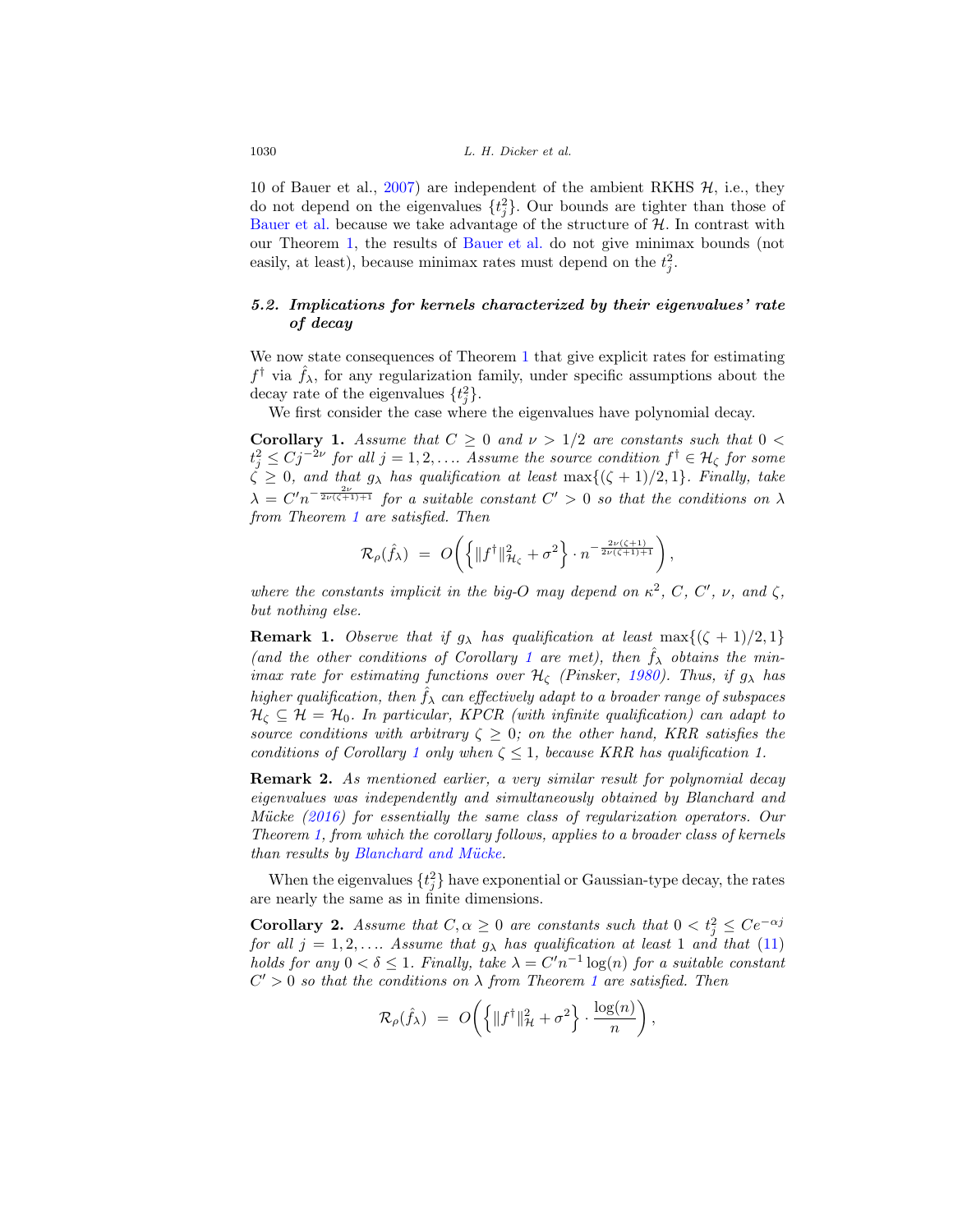where the constants implicit in the big-O may depend on  $\kappa^2$ , C, C',  $\alpha$ ,  $\delta$ , and  $\kappa_{\delta}^2$ , but nothing else.

<span id="page-9-0"></span>**Corollary 3.** Assume that  $C, \alpha \geq 0$  are constants such that  $0 < t_j^2 \leq Ce^{-\alpha j^2}$ for all  $j = 1, 2, \ldots$  Assume that  $g_{\lambda}$  has qualification at least 1 and that [\(11\)](#page-7-3) holds for any  $0 < \delta \leq 1$ . Finally, take  $\lambda = C'n^{-1}\sqrt{\log(n)}$  for a suitable constant  $C' > 0$  so that the conditions on  $\lambda$  from Theorem [1](#page-7-0) are satisfied. Then

$$
\mathcal{R}_{\rho}(\hat{f}_{\lambda}) = O\left(\left\{\|f^{\dagger}\|_{\mathcal{H}}^2 + \sigma^2\right\} \cdot \frac{\sqrt{\log(n)}}{n}\right),\,
$$

where the constants implicit in the big-O may depend on  $\kappa^2$ , C, C',  $\alpha$ ,  $\delta$ , and  $\kappa_{\delta}^2$ , but nothing else.

**Remark 3.** In Corollaries  $2 - 3$  $2 - 3$ , we get minimax estimation over  $H = H_0$ (Pinsker, [1980\)](#page-25-12). However, our bounds are not refined enough to pick up any potential improvements which may be had if a stronger source condition is satisfied (e.g.,  $f^{\dagger} \in \mathcal{H}_{\zeta}$  for  $\zeta > 0$ ). This is typical in settings like this because the minimax rate is already quite fast, i.e., within a log-factor of the parametric rate  $n^{-1}$ .

#### *5.3. Parametric rates for finite-dimensional kernels and subspaces*

If the kernel has finite rank (i.e.,  $t_j^2 = 0$  for j sufficiently large), then it follows directly from Theorem [1](#page-7-0) that  $\mathcal{R}_{\rho}(\hat{f}_{\lambda}) = O(\{\|f^{\dagger}\|_{\mathcal{H}}^2 + \sigma^2\}/n)$ . If the kernel has infinite rank, but  $f^{\dagger}$  is contained in the finite-dimensional subspace  $\mathcal{H}_{J}^{\sigma}$  for some  $J < \infty$ , then Theorem [1](#page-7-0) can still be applied, provided  $g_{\lambda}$  has high qualification. Indeed, if  $g_{\lambda}$  has infinite qualification and  $f^{\dagger} \in \mathcal{H}_{J}^{\circ}$ , then it follows that  $f^{\dagger} \in$  $\mathcal{H}_{\zeta}$  for all  $\zeta \geq 0$  and Theorem [1](#page-7-0) implies that for any  $0 < \alpha \leq 1$ ,  $\mathcal{R}_{\rho}(\hat{f}_{\lambda}) =$  $O(\{\|f^{\dagger}\|_{\mathcal{H}}^2 + \sigma^2\}/n^{1-\alpha})$  for appropriately chosen  $\lambda$ . In fact, we can improve on this rate for KPCR. The next proposition implies that the risk of KPCR matches the parametric rate  $n^{-1}$  for  $f^{\dagger} \in \mathcal{H}_j^{\circ}$ ; the proof requires a different argument, based on eigenvalue perturbation theory (found in the Appendices).

<span id="page-9-1"></span>**Proposition 1.** Let  $\hat{f}_{\text{KPCR},\lambda}$  be the KPCR estimator, with principal component regularization [\(9\)](#page-6-2), and assume that  $f^{\dagger} \in \mathcal{H}_J^{\circ}$ . Let  $0 < r < 1$  be a constant and let  $\lambda = (1 - r)t_J^2$ . If  $rt_J^2 \ge \frac{\kappa^2}{n^{1/2}} + \frac{\kappa^2}{(3n)}$ , then

$$
\mathcal{R}_{\rho}(\hat{f}_{\text{KPCR},\lambda}) \leq \frac{1}{n} \cdot \left\{ \frac{34\kappa^6}{r^2 t_J^4} \|f^{\dagger}\|_{\mathcal{H}}^2 + \frac{3\kappa^2}{(1-r)t_J^2} \sigma^2 \right\} \n+ \kappa^2 \|f^{\dagger}\|_{\mathcal{H}}^2 \left\{ \frac{15\kappa^4}{n^2 r^2 t_J^4} + 4 \exp\left( -\frac{nr^2 t_J^4}{2\kappa^4 + 2\kappa^2 r t_J^2 / 3} \right) \right\}.
$$

Proposition [1](#page-9-1) implies that KPCR may reach the parametric rate for estimating  $f^{\dagger} \in \mathcal{H}_{J}^{\circ}$ . On the other hand, it is known that KRR may perform dramatically worse than KPCR in these settings due to the saturation effect (see, e.g., Caponnetto and De Vito, [2007](#page-24-2); Dicker, [2016](#page-24-12); Dhillon et al., [2013\)](#page-24-4).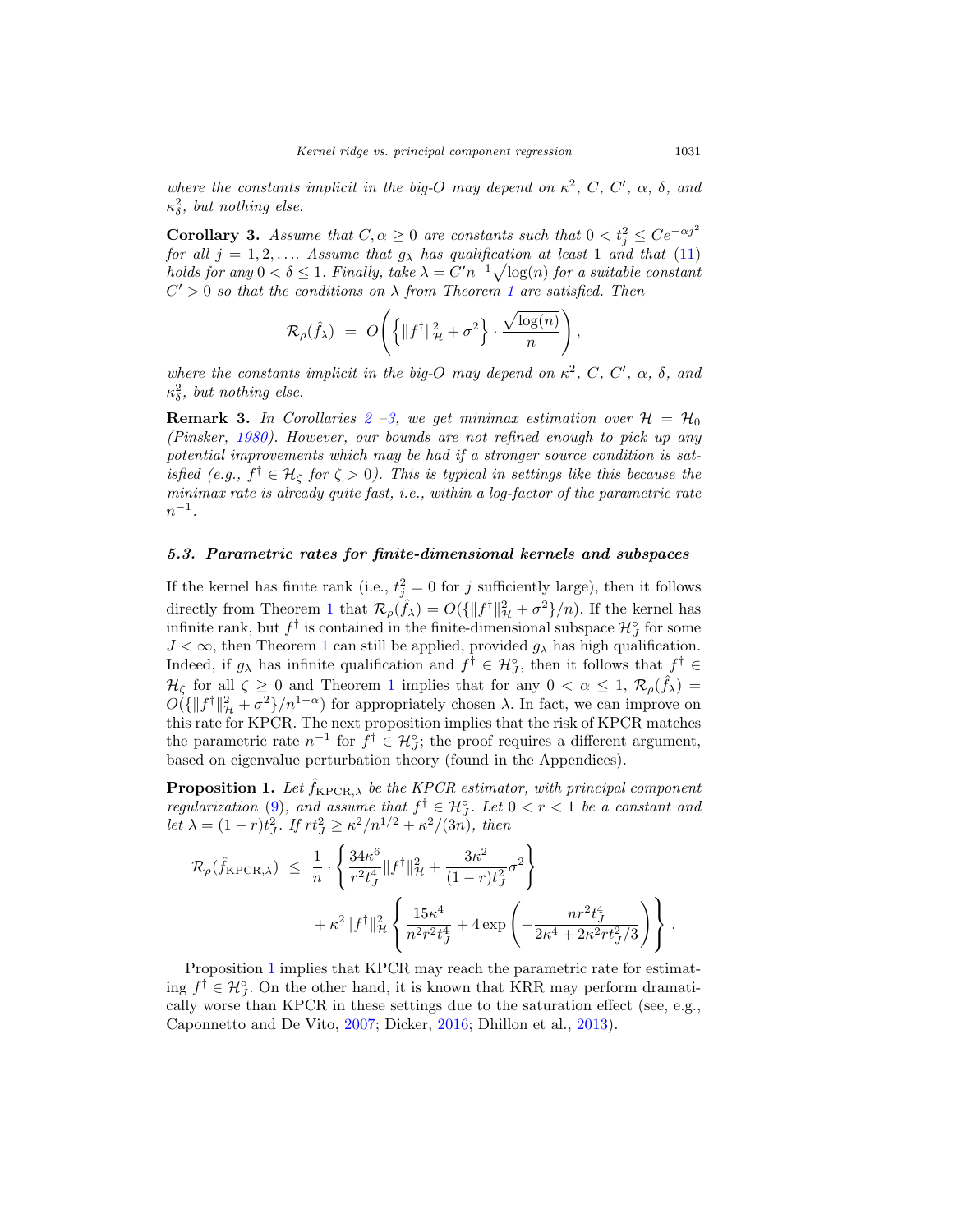#### <span id="page-10-0"></span>**6. Numerical experiments**

#### *6.1. Simulated data*

This simulation study shows how KPCR is able to adapt to highly structured signals, while KRR requires more favorable structure from the ambient RKHS.

For this experiment, we take  $\mathcal{X} = \{1, 2, ..., 2^{13}\}\.$  The data distribution  $\rho$  on  $\mathcal{Y}\times\mathcal{X}$  is specified as follows. The marginal distribution on X is  $\rho_{\mathcal{X}}(x) \propto x^{-1/2}$ , the regression function  $f^{\dagger}$  is given by  $f^{\dagger}(x) = \sum_{j=1}^{5} \mathbb{1}\{x = j\}$ , and  $\rho(\cdot | x)$  is normal with mean  $f^{\dagger}(x)$  and variance 1/4.

To compute  $f_{\lambda}$ , we use the discrete kernel  $K(x, \tilde{x}) = \mathbb{1}\{x = \tilde{x}\}\.$  For each  $x \in \mathcal{X}$ , the estimate of  $f^{\dagger}(x)$  is based on an empirical average; regularization via KRR and KPCR has the effect of shrinking the empirical estimate of  $f^{\dagger}(x)$ towards zero.

Using an iid sample of size  $n = 2^{13}$ , we compute  $\hat{f}_{\lambda}$  (either KRR or KPCR) for  $\lambda$  in a discrete grid of 2<sup>10</sup> values uniformly spaced between 10<sup>-5</sup> and 0.02, and then choose the value of  $\lambda$  for which  $\hat{f}_{\lambda}$  has smallest *validation mean*squared error  $n^{-1} \sum_{i=1}^{n} (y_i^v - \hat{f}_{\lambda}(x_i^v))^2$ , computed using a separate iid sample  $\{(x_i^v, y_i^v)\}_{i=1}^n$  of size  $n = 2^{13}$ .

Figure [1\(](#page-10-1)a) shows the validation-MSE of each  $\hat{f}_{\lambda}$ ; the plot of  $\rho_{\mathcal{X}}$ -MSE  $||f^{\dagger} -$ 



<span id="page-10-1"></span>FIG 1. (a) Validation-MSE of  $\hat{f}_{\text{KRR},\lambda}$  and  $\hat{f}_{\text{KPCR},\lambda}$  for  $\rho_{\mathcal{X}}(x) \propto x^{-1/2}$  vs.  $\lambda$ . (b)  $\rho_{\mathcal{X}}$ -MSE of  $\hat{f}_{\rm KRR,\lambda}$  and  $\hat{f}_{\rm KPCR,\lambda}$  vs.  $\lambda$  with  $\rho_X(x) \propto x^{-1/2}$ . (c) The estimated functions  $\hat{f}_{\rm KRR,\hat{\lambda}_{KRR}}$  and  $\hat{f}_{\textrm{KPCR},\hat{\lambda}_{\textrm{KPCR}}}$  from the same simulation. The regression function  $f^\dagger$  is  $f^\dagger(x)=\sum_{j=1}^5 \mathbbm{1}\{x=1\}$ j}. The KRR function is non-zero for much of the domain, while the KPCR function is zero for nearly all of the domain (like  $f^{\dagger}$ ). (d)  $\rho_{\mathcal{X}}$ -MSE of  $\hat{f}_{\text{KRR}, \hat{\lambda}_{\text{KRR}}}$  and  $\hat{f}_{\text{KPCR}, \hat{\lambda}_{\text{KPCR}}}$  for  $\rho_X(x) \propto x^{-\alpha}$  vs.  $\alpha$ .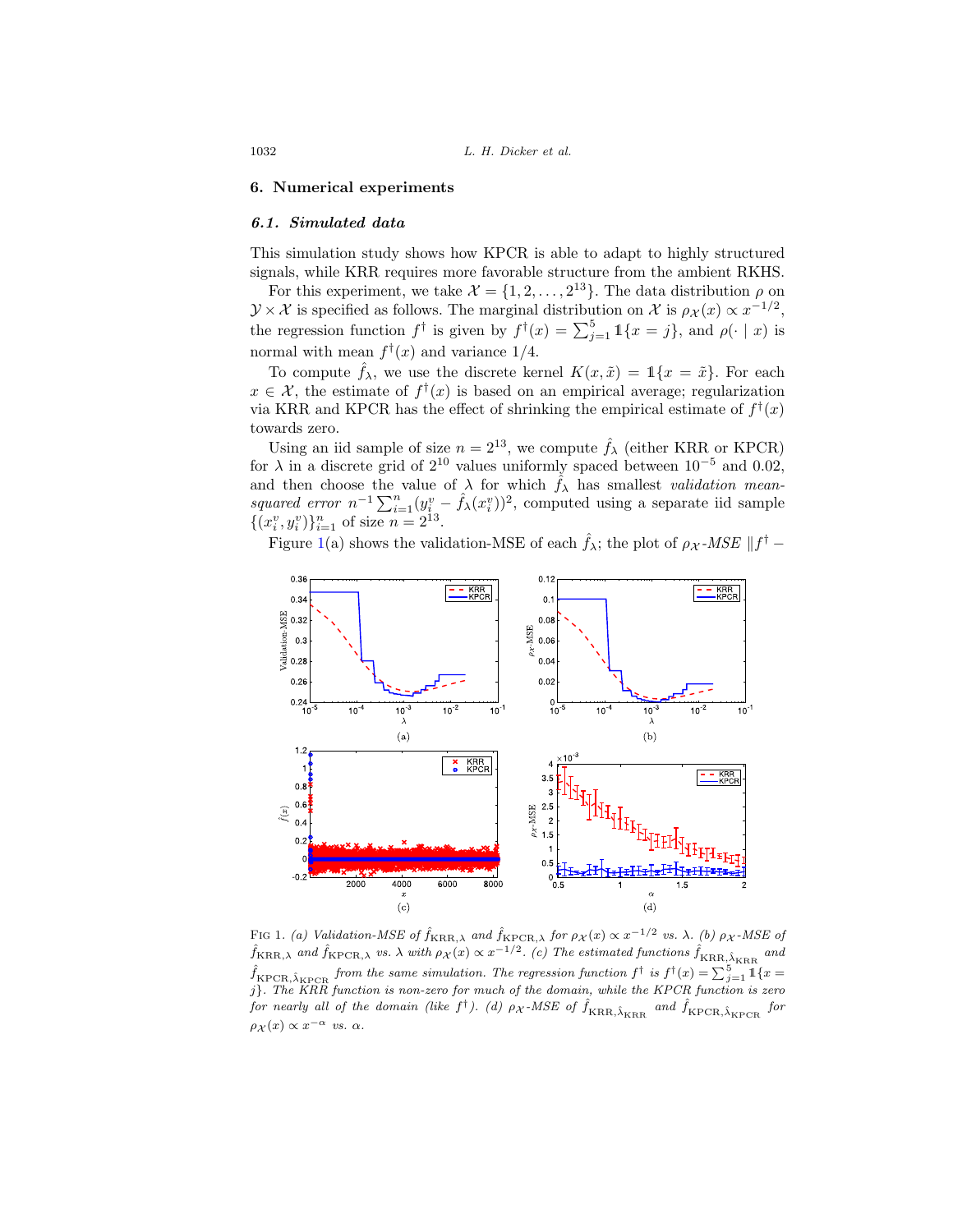$\hat{f}_{\lambda} \|_{L^2(\rho_{\mathcal{X}})}^2$  in Figure [1\(](#page-10-1)b) has roughly the same shape, just shifted down by  $\sigma^2 =$ 1/4. The selected  $\lambda$  is  $\hat{\lambda}_{KRR} = 0.001534$  for KRR, and  $\hat{\lambda}_{KPCR} = 0.001573$  for KPCR. These choices of  $\lambda$  yield the final estimators,  $\hat{f}_{KRR,\hat{\lambda}_{KRR}}$  and  $\hat{f}_{KPCR,\hat{\lambda}_{KPCR}}$ ; the  $\rho_X$ -MSE is 0.0034 for KRR, and 0.0003 for KPCR. In Figure [1\(](#page-10-1)c), we plot the functions  $\hat{f}_{\text{KRR},\hat{\lambda}_{\text{KRR}}}$  and  $\hat{f}_{\text{KPCR},\hat{\lambda}_{\text{KPCR}}}$  to show the effect of regularization. The KRR function is non-zero for much of the domain, while the KPCR function is zero for nearly all of the domain (like  $f^{\dagger}$ ).

We repeat the above simulation for different marginal distributions  $\rho_{\mathcal{X}}(x) \propto$  $x^{-\alpha}$ , for  $1/2 \leq \alpha \leq 2$ , which imply different eigenvalue sequences  $\{t_j^2\}$ . The mean and standard deviation of the  $\rho_X$ -MSE's over 10 repetitions are shown in Figure [1\(](#page-10-1)d). This confirms KPCR's to adapt to the regularity of  $f^{\dagger}$ , regardless of the ambient RKHS; KRR requires more structure to achieve similar results.

#### *6.2. Real data*

We also compared KRR and KPCR using three "weighted degree" kernels de-signed for recognizing splice sites in genetic sequences (Sonnenburg, [2008\)](#page-25-13).<sup>[3](#page-11-0)</sup> The 3300 samples are divided into a training set (1000), validation set (1100), and testing set (1200). For each kernel, we use the training data to compute  $\hat{f}_{\lambda}$  for  $\lambda$ in a discrete grid of  $2^{10}$  equally-spaced values between  $10^{-5}$  and 0.4, and select the value of  $\lambda$  on which the MSE of  $\hat{f}_{\lambda}$  on the validation set is smallest. The MSE on the testing set and the intrinsic dimension  $d<sub>î</sub>$  for the selected  $\lambda$  (on the training data) are as follows:

|                                                      | Kernel 1 | Kernel 2 | Kernel 3 |
|------------------------------------------------------|----------|----------|----------|
| MSE of $f_{\text{KR,\hat{\lambda}_{\text{KRR}}}$     | 0.181452 | 0.172223 | 0.167745 |
| MSE of $f_{\text{KPCR},\hat{\lambda}_{\text{KPCR}}}$ | 0.187059 | 0.168067 | 0.164159 |
| $\omega_{\hat{\lambda}_{\rm KRB}}$                   | 175.6879 | 373.0029 | 738.0712 |
| KPCR.                                                | 170.9016 | 275.3560 | 581.1381 |

KRR outperforms KPCR with Kernel 1, where the intrinsic dimension of the kernel is low, while the reverse happens with Kernels 2 and 3, where the intrinsic dimensions are high. This resonates with our theoretical results, which suggest that KRR requires low intrinsic dimension to perform most effectively.

#### **7. Discussion**

Our unified analysis for a general class of regularization families in nonparametric regression highlights two important statistical properties. First, the results show minimax optimality for this general class in several commonly studied settings, which was only previously established for specific regularization methods. Second, the results demonstrate the adaptivity of certain regularization families

<span id="page-11-0"></span><sup>&</sup>lt;sup>3</sup>We use the first three kernels for the data obtained from  $\text{http://mldata.org/report/}$ [data/viewslug/mkl-splice/](http://mldata.org/repository/data/viewslug/mkl-splice/).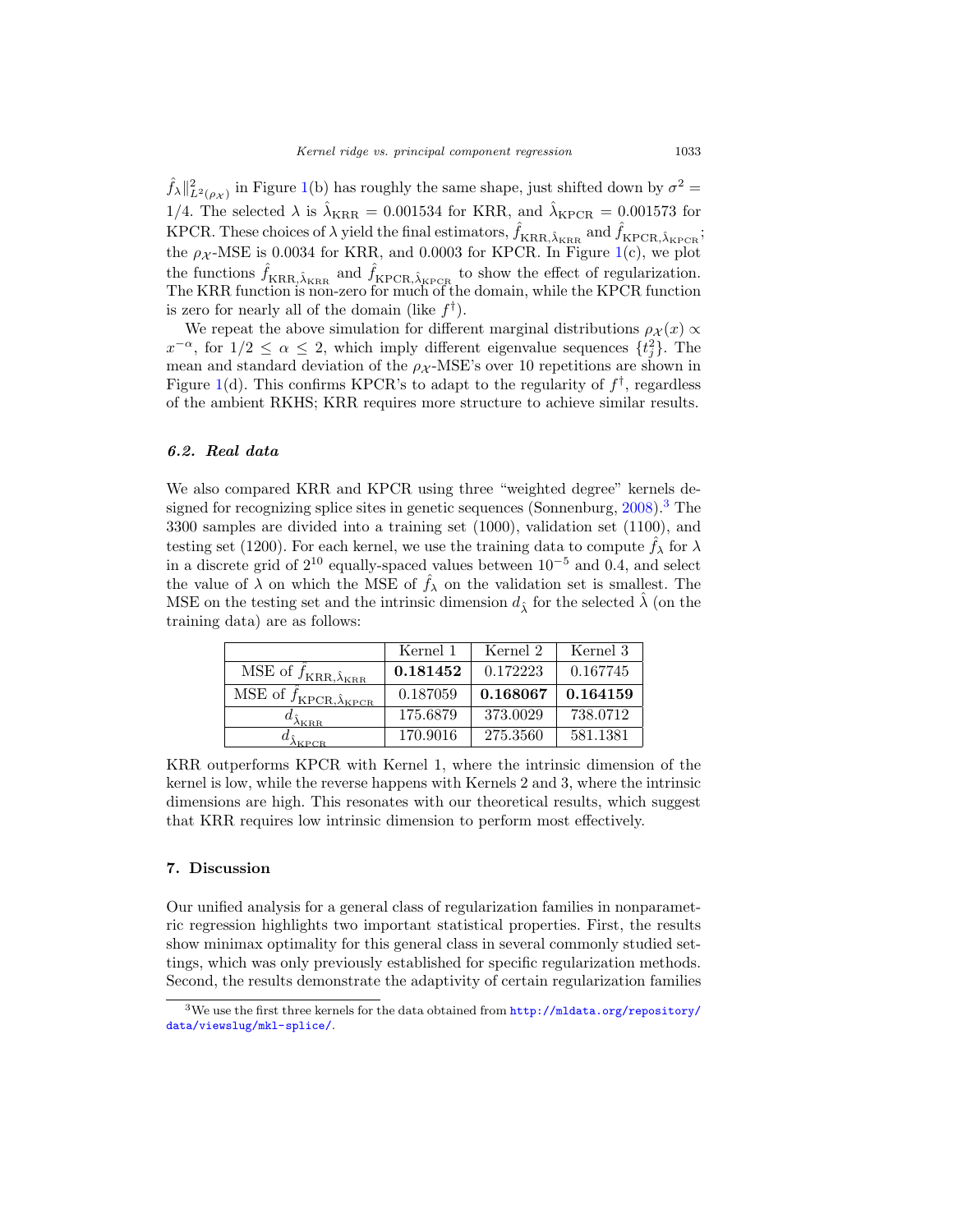to subspaces of the RKHS, showing that these techniques may take advantage of additional smoothness properties that the signal may possess. It is notable that the most well-studied family, KRR/Tikhonov regularization, does not possess this adaptability property.

#### **Appendix A: Proof of Theorem [1](#page-7-0)**

To provide some intuition behind  $\hat{f}_{\lambda}$  and our proof strategy, consider the oper-ator T defined in [\(4\)](#page-4-1), as applied to an element  $f \in \mathcal{H}$ ,

$$
Tf = \int_{\mathcal{X}} \langle f, K_{\mathbf{x}} \rangle_{\mathcal{H}} K_{\mathbf{x}} \, d\rho_{\mathcal{X}}(\mathbf{x}).
$$

Observe that T is a "population" version of the operator  $T_X$ , defined in [\(8\)](#page-5-2). Unlike  $T_X$ , T often has infinite rank; however, we still might expect that  $T \approx T_X$ for large n, where the approximation holds in some suitable sense.

We also have a large-n approximation for  $S_X^*$ **y**. For  $f \in \mathcal{H}$ ,

$$
\langle f, S_X^* \mathbf{y} \rangle_{\mathcal{H}} = \frac{1}{n} \sum_{i=1}^n y_i \langle f, K_{\mathbf{x}_i} \rangle_{\mathcal{H}} \approx \int_{\mathcal{Y} \times \mathcal{X}} y f(\mathbf{x}) d\rho(y, \mathbf{x})
$$
  
= 
$$
\int_{\mathcal{X}} f^{\dagger}(\mathbf{x}) f(\mathbf{x}) d\rho_{\mathcal{X}}(\mathbf{x}) = \langle f, f^{\dagger} \rangle_{L^2(\rho_{\mathcal{X}})} = \langle f, Tf^{\dagger} \rangle_{\mathcal{H}},
$$

where we have used the identity  $\phi_j = t_j \psi_j$  to obtain the last equality. It follows that  $S_X^*$ **y**  $\approx Tf^{\dagger}$ . Hence, to recover  $f^{\dagger}$  from **y**, it would be natural to apply the inverse of T to  $S_X^*$ **y**. However, T is not invertible whenever it has infinite rank, and regularization becomes necessary. We thus arrive at the chain of approximations which help motivate  $\hat{f}_{\lambda}$ :

$$
\hat{f}_{\lambda} = g_{\lambda}(T_X) S_X^* \mathbf{y} \approx g_{\lambda}(T) T f^{\dagger} \approx f^{\dagger},
$$

where  $g_{\lambda}(T)$  may be viewed as an approximate inverse for a suitably chosen regularization parameter  $\lambda$ .

#### *A.1. Bias-variance decomposition*

The proof of Theorem [1](#page-7-0) is based on a simple bias-variance decomposition of the risk of  $\hat{f}_{\lambda}$ . Let  $\boldsymbol{\epsilon} = (y_1 - f^{\dagger}(\mathbf{x}_1), \ldots, y_n - f^{\dagger}(\mathbf{x}_n))^{\top} \in \mathbb{R}^n$ .

<span id="page-12-0"></span>**Proposition 2.** The risk  $\mathcal{R}_{\rho}(\hat{f}_{\lambda})$  has the decomposition

$$
\mathcal{R}_{\rho}(\hat{f}_{\lambda}) = \mathcal{B}_{\rho}(\hat{f}_{\lambda}) + \mathcal{V}_{\rho}(\hat{f}_{\lambda}), \qquad (13)
$$

where  $B_{\rho}(\hat{f}_{\lambda})$  and  $V_{\rho}(\hat{f}_{\lambda})$  are defined as

$$
B_{\rho}(\hat{f}_{\lambda}) = \mathbb{E}\left[\left\|T^{1/2}\{I - g_{\lambda}(T_X)T_X\}f^{\dagger}\right\|_{\mathcal{H}}^2\right],
$$
  

$$
V_{\rho}(\hat{f}_{\lambda}) = \mathbb{E}\left[\left\|T^{1/2}g_{\lambda}(T_X)S_X^*\boldsymbol{\epsilon}\right\|_{\mathcal{H}}^2\right].
$$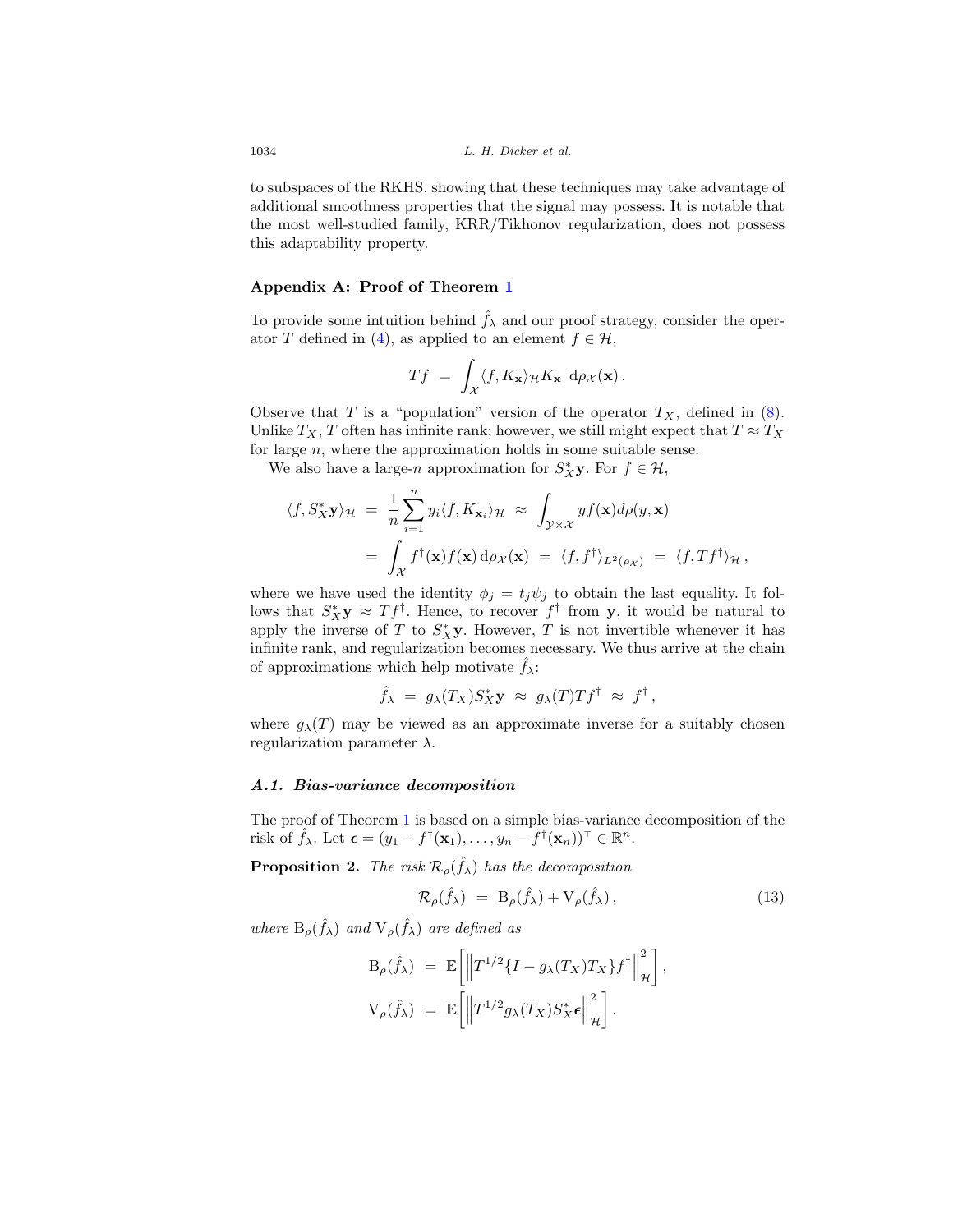Our proof separately bounds the bias  $B_{\rho}(\hat{f}_{\lambda})$  and variance  $V_{\rho}(\hat{f}_{\lambda})$  terms from Proposition [2.](#page-12-0) Taken together, these bounds imply a bound on  $\mathcal{R}_{\rho}(\hat{f}_{\lambda})$ .

## *A.2. Translation to vector and matrix notation*

We first note that the Hilbert space  $\mathcal H$  is isometric to  $\ell^2(\mathbb N)$  via the isometric isomorphism  $\iota: \mathcal{H} \to \ell^2(\mathbb{N})$ , given by

$$
\iota \colon \sum_{j=1}^{\infty} \alpha_j \phi_j \ \mapsto \ (\alpha_1, \alpha_2, \dots)^{\top} \tag{14}
$$

(we take all elements of  $\ell^2(\mathbb{N})$  to be infinite-dimensional column vectors). Using this equivalence, we can convert elements of  $\mathcal H$  and linear operators on  $\mathcal H$ appearing in Proposition [2](#page-12-0) into (infinite-dimensional) vectors and matrices, respectively, which we find simpler to analyze in the sequel.

Define the (infinite-dimensional) diagonal matrix

$$
\mathbf{T} = \text{diag}(t_1^2, t_2^2, \dots),
$$

and the vector

$$
\boldsymbol{\beta} = (\beta_1, \beta_2, \dots)^{\top} \in \ell^2(\mathbb{N}),
$$

where  $\beta_i = \langle f^{\dagger}, \phi_i \rangle_{\mathcal{H}}$ . Next, define the  $n \times \infty$  (random) matrices

$$
\Psi = (\psi_j(\mathbf{x}_i))_{1 \leq i \leq n; 1 \leq j < \infty},
$$
\n
$$
\Phi = \Psi \mathbf{T} = (\phi_j(\mathbf{x}_i))_{1 \leq i \leq n; 1 \leq j < \infty}.
$$

Observe that

$$
S_X = \Phi \circ \iota,
$$
  
\n
$$
S_X^* = \iota^{-1} \circ \left(\frac{1}{n} \Phi^\top\right),
$$
  
\n
$$
T = \iota^{-1} \circ \mathbf{T} \circ \iota.
$$

Also, for  $1 \leq i \leq n$ , let  $\phi_i \phi_i^{\dagger}$  be the  $\infty \times \infty$  matrix whose  $(j, j')$ -th entry is  $\phi_j(\mathbf{x}_i)\phi_{j'}(\mathbf{x}_i)$ , and define

$$
\mathbf{\Sigma} ~=~ \frac{1}{n}\sum_{i=1}^n \boldsymbol{\phi}_i \boldsymbol{\phi}_i^\top ~=~ \frac{1}{n} \boldsymbol{\Phi}^\top \boldsymbol{\Phi}{\,}.
$$

Finally, let  $I = diag(1, 1, \ldots)$ , and let  $\|\cdot\| = \|\cdot\|_{\ell^2(\mathbb{N})}$  denote the norm on  $\ell^2(\mathbb{N})$ . In these matrix and vector notations, the bias-variance decomposition from Proposition [2](#page-12-0) translates to the following:

$$
\mathrm{B}_{\rho}(\hat{f}_{\lambda}) = \mathbb{E}\bigg[\bigg\|\mathbf{T}^{1/2}\{\mathbf{I}-g_{\lambda}(\boldsymbol{\Sigma})\boldsymbol{\Sigma}\}\boldsymbol{\beta}\bigg\|^2\bigg],
$$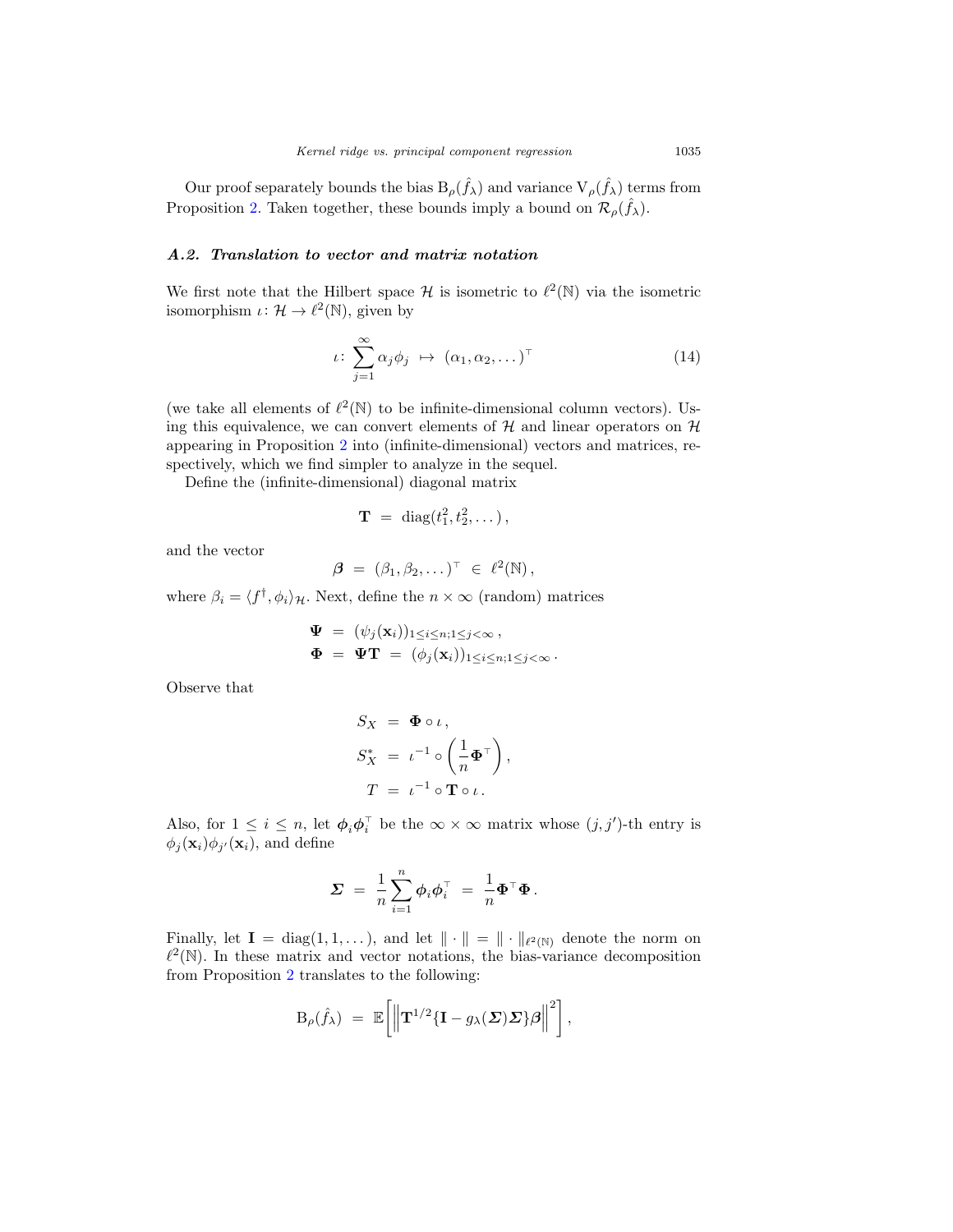$$
V_{\rho}(\hat{f}_{\lambda}) = \frac{1}{n^2} \mathbb{E}\bigg[\bigg\|{\bf T}^{1/2}g_{\lambda}(\boldsymbol{\varSigma})\boldsymbol{\Phi}^{\top}\boldsymbol{\epsilon}\bigg\|^2\bigg].
$$

The boundedness of the kernel implies

$$
\begin{aligned} \text{tr}(\mathbf{T}) \, &\leq \, \kappa^2 \,, \\ \|\phi_i \phi_i^\top \| \, &\leq \, \kappa^2 \,, \\ \|\boldsymbol{\varSigma}\| \, &\leq \, \kappa^2 \,, \end{aligned}
$$

where the norms are the operator norms in  $\ell^2(\mathbb{N})$ .

#### *A.3. Probabilistic bounds*

For  $0 < r < 1$ , define the event

$$
\mathcal{A}_r \ = \ \left\{ \left\| (\mathbf{T} + \lambda \mathbf{I})^{-1/2} (\mathbf{\Sigma} - \mathbf{T}) (\mathbf{T} + \lambda \mathbf{I})^{-1/2} \right\| \ \geq \ r \right\}, \tag{15}
$$

and let  $\mathcal{A}_{r}^{c}$  denote its complement. Our bounds on bias  $B_{\rho}(\hat{f}_{\lambda})$  and variance  $V_{\rho}(\hat{f}_{\lambda})$  are based on analysis in the event  $\mathcal{A}_{r}^{c}$  (for a constant r). Therefore, we also need to show that  $\mathcal{A}_r^c$  has large probability (equivalently, show that  $\mathcal{A}_r$  has small probability).

<span id="page-14-0"></span>**Lemma 1.** Assume that

$$
\sup_{\mathbf{x}\in\mathcal{X}}\sum_{j=1}^{\infty}t_j^{2(1-\delta)}\psi_j(\mathbf{x})^2 \leq \kappa_\delta^2 < \infty \tag{16}
$$

for some  $0 \leq \delta < 1$ ,  $\kappa_{\delta}^2 > 0$ . Further assume that  $\lambda^{1-\delta} \leq \kappa_{\delta}^2$ <br> $\sqrt{\kappa_{\delta}^2/(\lambda^{1-\delta}n)} + \kappa_{\delta}^2/(3\lambda^{1-\delta}n)$ , then . If  $r \geq$  $\kappa_{\delta}^2/(\lambda^{1-\delta}n)+\kappa_{\delta}^2/(3\lambda^{1-\delta}n), \text{ then}$ 

$$
P(\mathcal{A}_r) \leq 4d_\lambda \exp\left(-\frac{\lambda^{1-\delta}nr^2}{2\kappa_\delta^2(1+r/3)}\right).
$$

*Proof.* The proof is an application of Lemma [5.](#page-21-0) Define, for  $1 \leq i \leq n$ ,

$$
\mathbf{X}_i = \frac{1}{n} (\mathbf{T} + \lambda \mathbf{I})^{-1/2} \{ \boldsymbol{\phi}_i \boldsymbol{\phi}_i^\top - \mathbf{T} \} (\mathbf{T} + \lambda \mathbf{I})^{-1/2},
$$

as well as  $\mathbf{Y} = \sum_{i=1}^{n} \mathbf{X}_i$ . We have

$$
\mathbf{Y} = (\mathbf{T} + \lambda \mathbf{I})^{-1/2} (\mathbf{\Sigma} - \mathbf{T}) (\mathbf{T} + \lambda \mathbf{I})^{-1/2}.
$$

It is clear that  $\mathbb{E}[\mathbf{X}_i] = \mathbf{0}$ . Observe that

$$
\sum_{j=1}^{\infty} \frac{t_j^2}{t_j^2 + \lambda} \psi_j(\mathbf{x}_i)^2 \ \leq \ \max_{j\geq 1} \frac{t_j^{2\delta}}{t_j^2 + \lambda} \sum_{j=1}^{\infty} t_j^{2(1-\delta)} \psi_j(\mathbf{x}_i)^2
$$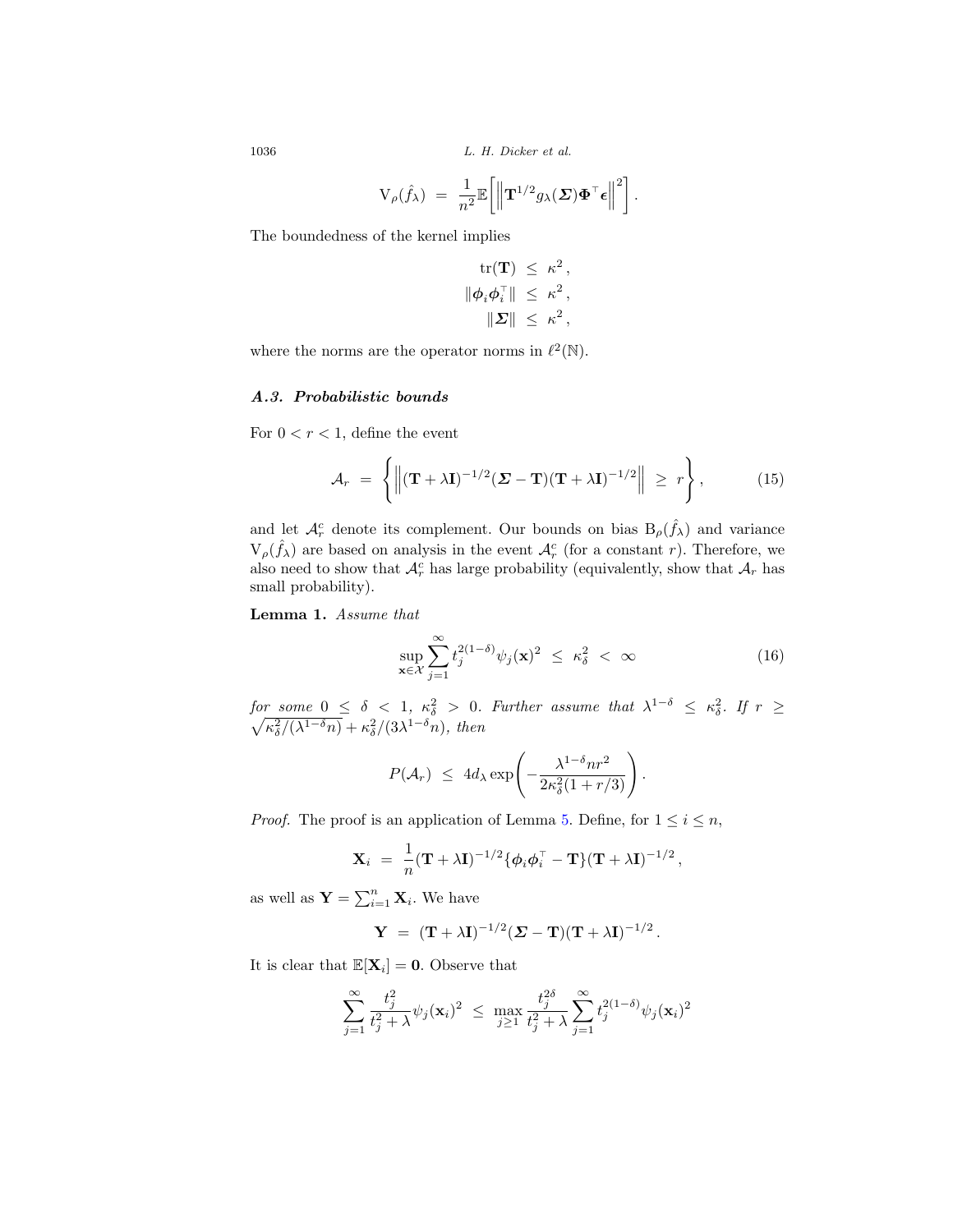Kernel ridge vs. principal component regression 1037

$$
\leq \ \kappa_{\delta}^2 \max_{j\geq 1} \frac{t_j^{2\delta}}{t_j^2 + \lambda} \ \leq \ \frac{\kappa_{\delta}^2}{\lambda^{1-\delta}} \,, \tag{17}
$$

where the last inequality uses the inequality of arithmetic and geometric means. Therefore, by the assumption  $\lambda^{1-\delta} \leq \kappa_{\delta}^2$ ,

$$
\|\mathbf{X}_{i}\| \leq \frac{1}{n} \max \left\{ \|(\mathbf{T} + \lambda \mathbf{I})^{-1/2} \phi_{i} \phi_{i}^{\top} (\mathbf{T} + \lambda \mathbf{I})^{-1/2} \| , \right\}
$$

$$
\| (\mathbf{T} + \lambda \mathbf{I})^{-1/2} \mathbf{T} (\mathbf{T} + \lambda \mathbf{I})^{-1/2} \| \right\}
$$

$$
= \frac{1}{n} \max \left\{ \sum_{j=1}^{\infty} \frac{t_{j}^{2}}{t_{j}^{2} + \lambda} \psi_{j}(\mathbf{x}_{i})^{2}, \max_{j \geq 1} \frac{t_{j}^{2}}{t_{j}^{2} + \lambda} \right\} \leq \frac{\kappa_{\delta}^{2}}{\lambda^{1-\delta} n}.
$$

Moreover,

$$
\mathbb{E}[\mathbf{X}_{i}^{2}]
$$
\n
$$
= \frac{1}{n^{2}} \mathbb{E}\Big[ (\mathbf{T} + \lambda \mathbf{I})^{-1/2} \phi_{i} \phi_{i}^{\top} (\mathbf{T} + \lambda \mathbf{I})^{-1} \phi_{i} \phi_{i}^{\top} (\mathbf{T} + \lambda \mathbf{I})^{-1/2} - (\mathbf{T} + \lambda \mathbf{I})^{-2} \mathbf{T}^{2} \Big]
$$
\n
$$
= \frac{1}{n^{2}} \mathbb{E}\Bigg[ \Bigg\{ \sum_{j=1}^{\infty} \frac{t_{j}^{2} \psi_{j}(\mathbf{x}_{i})^{2}}{t_{j}^{2} + \lambda} \Bigg\} (\mathbf{T} + \lambda \mathbf{I})^{-1/2} \phi_{i} \phi_{i}^{\top} (\mathbf{T} + \lambda \mathbf{I})^{-1/2} - (\mathbf{T} + \lambda \mathbf{I})^{-2} \mathbf{T}^{2} \Bigg].
$$

Combining this with [\(17\)](#page-15-0) gives

$$
\|\mathbb{E}[\mathbf{Y}^2]\| \leq \frac{\kappa_{\delta}^2}{\lambda^{1-\delta}n} \bigg\| \mathbb{E} \Big[ (\mathbf{T} + \lambda \mathbf{I})^{-1/2} \phi_1 \phi_1^{\top} (\mathbf{T} + \lambda \mathbf{I})^{-1/2} \Big] \bigg\|
$$
  
= 
$$
\frac{\kappa_{\delta}^2}{\lambda^{1-\delta}n} \| (\mathbf{T} + \lambda \mathbf{I})^{-1} \mathbf{T} \| \leq \frac{\kappa_{\delta}^2}{\lambda^{1-\delta}n}
$$

and

$$
\mathrm{tr}\Big(\mathbb{E}[\mathbf{Y}^2]\Big) \leq \frac{\kappa_{\delta}^2}{\lambda^{1-\delta}n} \mathrm{tr}\bigg(\mathbb{E}\Big[(\mathbf{T}+\lambda\mathbf{I})^{-1/2}\boldsymbol{\phi}_1\boldsymbol{\phi}_1^{\top}(\mathbf{T}+\lambda\mathbf{I})^{-1/2}\Big]\bigg) \n= \frac{\kappa_{\delta}^2}{\lambda^{1-\delta}n} \mathrm{tr}\Big((\mathbf{T}+\lambda\mathbf{I})^{-1}\mathbf{T}\Big) = \frac{d_{\lambda}\kappa_{\delta}^2}{\lambda^{1-\delta}n}.
$$

Applying Lemma [5](#page-21-0) with  $V = R = \kappa_{\delta}^2/(\lambda^{1-\delta} n)$  and  $D = d_{\lambda}$ , gives

$$
P(\|\mathbf{Y}\| \ge r) \le 4d_{\lambda} \exp\left(-\frac{\lambda^{1-\delta}nr^2}{2\kappa_{\delta}^2(1+r/3)}\right).
$$

<span id="page-15-1"></span>**Lemma 2.**

$$
\mathbb{E}\Big[\|\boldsymbol{\varSigma}-\mathbf{T}\|^2\Big] \ \leq \ \frac{34\kappa^4}{n} + \frac{15\kappa^4}{n^2} \,.
$$

*Proof.* The proof is an application of Lemma [6.](#page-22-0) Define, for  $1 \le i \le n$ ,  $\mathbf{X}_i = \frac{1}{n}(\phi_i \phi_i^\top - \mathbf{T})$ , and also define  $\mathbf{Y} = \sum_{i=1}^n \mathbf{X}_i$ , so  $\mathbf{Y} = \mathbf{\Sigma} - \mathbf{T}$ . Clearly  $\mathbb{E}[\mathbf{X}_i] = \mathbf{0}$ and  $\|\mathbf{X}_i\| \le \kappa^2/n$ . Additionally, since  $\mathbb{E}[\mathbf{Y}^2] = n^{-1}\mathbb{E}[\|\boldsymbol{\phi}_1\|^2 \boldsymbol{\phi}_1 \boldsymbol{\phi}_1^{\top} - \mathbf{T}^2]$ , we have  $\|\mathbb{E}[\mathbf{Y}^2]\| \leq \kappa^4/n$  and  $\text{tr}(\mathbb{E}[\mathbf{Y}^2]) \leq \kappa^4/n$ . The claim thus follows by applying Lemma [6](#page-22-0) with  $V = \kappa^4/n$ ,  $D = 1$ , and  $R = \kappa^2/n$ .

<span id="page-15-0"></span>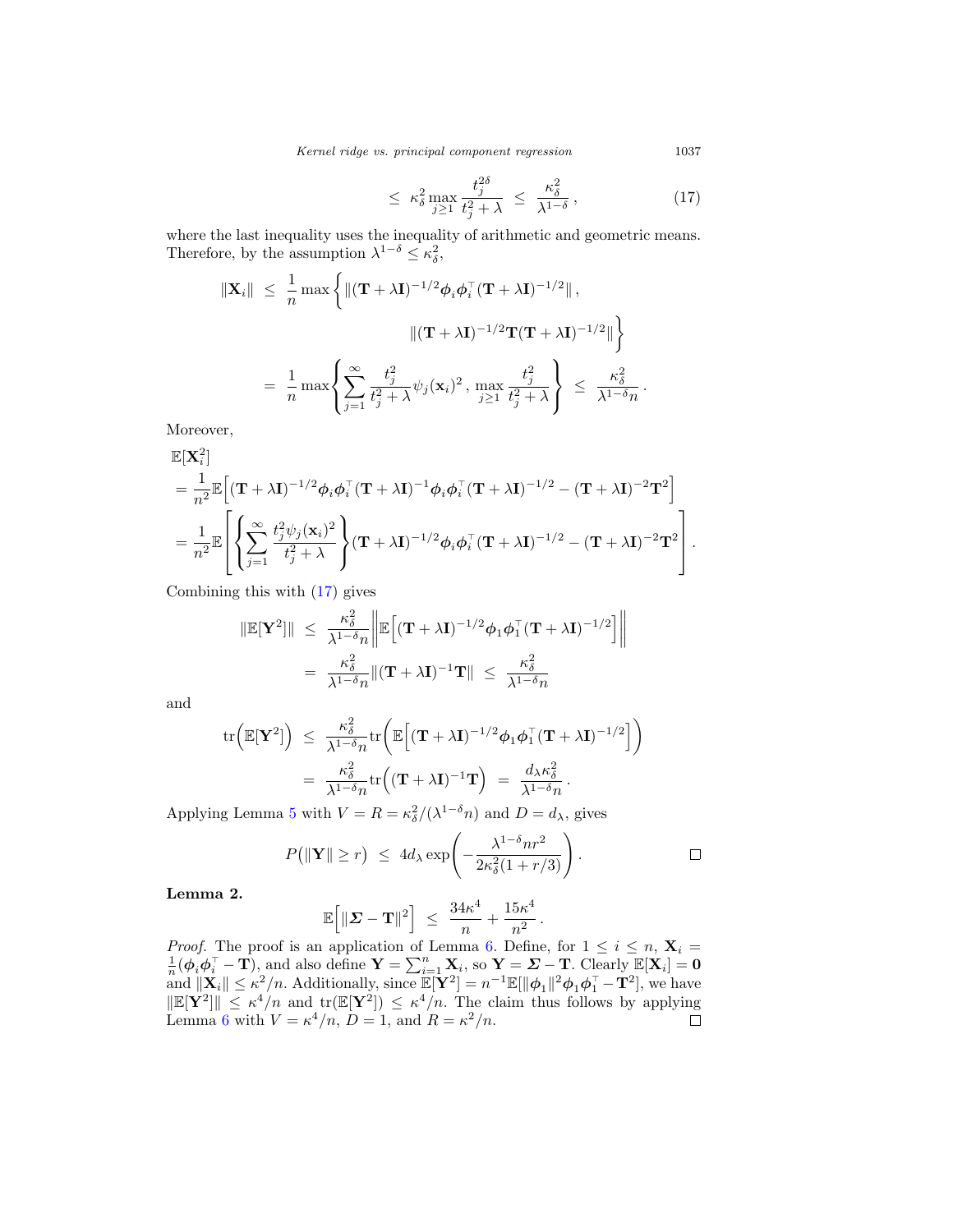# *A.4. Bias bound*

<span id="page-16-1"></span>**Lemma 3.** Assume that  $\beta = \mathbf{T}^{\zeta/2} \alpha$  for some  $\zeta \geq 0$  and that  $g_{\lambda}$  has qualification at least max $\{(\zeta + 1)/2, 1\}$ . For any  $0 < r \leq 1/2$ ,

$$
B_{\rho}(\hat{f}_{\lambda}) \leq \frac{2^{\zeta+2}}{1-r} \|\boldsymbol{\alpha}\|^2 \lambda^{\zeta+1} + t_1^2 \cdot \|\boldsymbol{\beta}\|^2 \cdot P(\mathcal{A}_r) + 1\{\zeta > 1\} \cdot \frac{8\zeta^2 (1+r)^{\zeta-1}}{1-r} \cdot \|\boldsymbol{\alpha}\|^2 \cdot \|\mathbf{T} + \lambda \mathbf{I}\|^{\zeta-1} \cdot \mathbb{E}\Big[\|\boldsymbol{\Sigma} - \mathbf{T}\|^2\Big].
$$

*Proof.* Define  $h_{\lambda}(\Sigma) = \mathbf{I} - \Sigma g_{\lambda}(\Sigma)$ . Since  $|1 - sg_{\lambda}(s)| \leq 1$  for  $0 < s \leq \kappa^2$  and  $\|\boldsymbol{\Sigma}\| \leq \kappa^2$ , we have

$$
||h_\lambda(\boldsymbol{\Sigma})|| \leq 1.
$$

Moreover, using  $\beta = \mathbf{T}^{\zeta/2} \alpha$ ,

$$
B_{\rho}(\hat{f}_{\lambda}) = \mathbb{E}\left[\left\|\mathbf{T}^{1/2}h_{\lambda}(\boldsymbol{\Sigma})\boldsymbol{\beta}\right\|^{2}\right]
$$
  
\n
$$
\leq \mathbb{E}\left[\left\|\mathbf{T}^{1/2}h_{\lambda}(\boldsymbol{\Sigma})\mathbf{T}^{\zeta/2}\right\|^{2} \cdot \mathbb{1}\{\mathcal{A}_{d}^{c}\}\right] \cdot \|\boldsymbol{\alpha}\|^{2}
$$
  
\n
$$
+ \|\mathbf{T}^{1/2}\|^{2} \cdot \|h_{\lambda}(\boldsymbol{\Sigma})\|^{2} \cdot \|\boldsymbol{\beta}\|^{2} \cdot P(\mathcal{A}_{d})
$$
  
\n
$$
\leq \mathbb{E}\left[\left\|\mathbf{T}^{1/2}h_{\lambda}(\boldsymbol{\Sigma})\mathbf{T}^{\zeta/2}\right\|^{2} \cdot \mathbb{1}\{\mathcal{A}_{d}^{c}\}\right] \cdot \|\boldsymbol{\alpha}\|^{2} + t_{1}^{2} \cdot \|\boldsymbol{\beta}\|^{2} \cdot P(\mathcal{A}_{d}).
$$

The rest of the proof involves bounding  $\mathbb{E}[\|\mathbf{T}^{1/2}h_{\lambda}(\boldsymbol{\Sigma})\mathbf{T}^{\zeta/2}\|^2 \cdot \mathbb{1}\{\mathcal{A}_r^c\}].$  We separately consider two cases: (i)  $\zeta \leq 1$ , and (ii)  $\zeta > 1$ .

Case 1:  $\zeta \leq 1$ . Since  $g_{\lambda}$  has qualification at least 1, it follows that  $|(s+\lambda)(1-\lambda)|$  $|sg_{\lambda}(s)| \leq 2\lambda$  for  $0 < s \leq \kappa^2$ . This implies

<span id="page-16-0"></span>
$$
\left\| \mathbf{T}^{1/2} h_{\lambda}(\boldsymbol{\Sigma}) \mathbf{T}^{\zeta/2} \right\|^2 \leq \left\| \mathbf{T}^{1/2} (\boldsymbol{\Sigma} + \lambda \mathbf{I})^{-1/2} \right\|^2 \cdot \left\| (\boldsymbol{\Sigma} + \lambda \mathbf{I}) h_{\lambda}(\boldsymbol{\Sigma}) \right\|^2
$$

$$
\cdot \left\| \mathbf{T}^{\zeta/2} (\boldsymbol{\Sigma} + \lambda \mathbf{I})^{-1/2} \right\|^2
$$

$$
\leq 4\lambda^2 \cdot \left\| \mathbf{T}^{1/2} (\boldsymbol{\Sigma} + \lambda \mathbf{I})^{-1} \mathbf{T}^{1/2} \right\|
$$

$$
\cdot \left\| \mathbf{T}^{\zeta/2} (\boldsymbol{\Sigma} + \lambda \mathbf{I})^{-1} \mathbf{T}^{\zeta/2} \right\|. \tag{18}
$$

For  $0 \leq z \leq 1$ ,

$$
\|\mathbf{T}^{z/2}(\mathbf{\Sigma} + \lambda \mathbf{I})^{-1} \mathbf{T}^{z/2}\|
$$
\n
$$
= \|\mathbf{T}^{z/2}\{(\mathbf{\Sigma} - \mathbf{T}) + (\mathbf{T} + \lambda \mathbf{I})\}^{-1} \mathbf{T}^{z/2}\|
$$
\n
$$
\leq \|\mathbf{T}^{z/2}(\mathbf{T} + \lambda \mathbf{I})^{-1/2}\|^2 \cdot \|(\mathbf{T} + \lambda \mathbf{I})^{1/2}\{(\mathbf{\Sigma} - \mathbf{T}) + (\mathbf{T} + \lambda \mathbf{I})\}^{-1}(\mathbf{T} + \lambda \mathbf{I})^{1/2}\|
$$
\n
$$
= \|\mathbf{T}^{z}(\mathbf{T} + \lambda \mathbf{I})^{-1}\| \cdot \|(\mathbf{I} - (\mathbf{T} + \lambda \mathbf{I})^{-1/2}(\mathbf{T} - \mathbf{\Sigma})(\mathbf{T} + \lambda \mathbf{I})^{-1/2})^{-1}\|
$$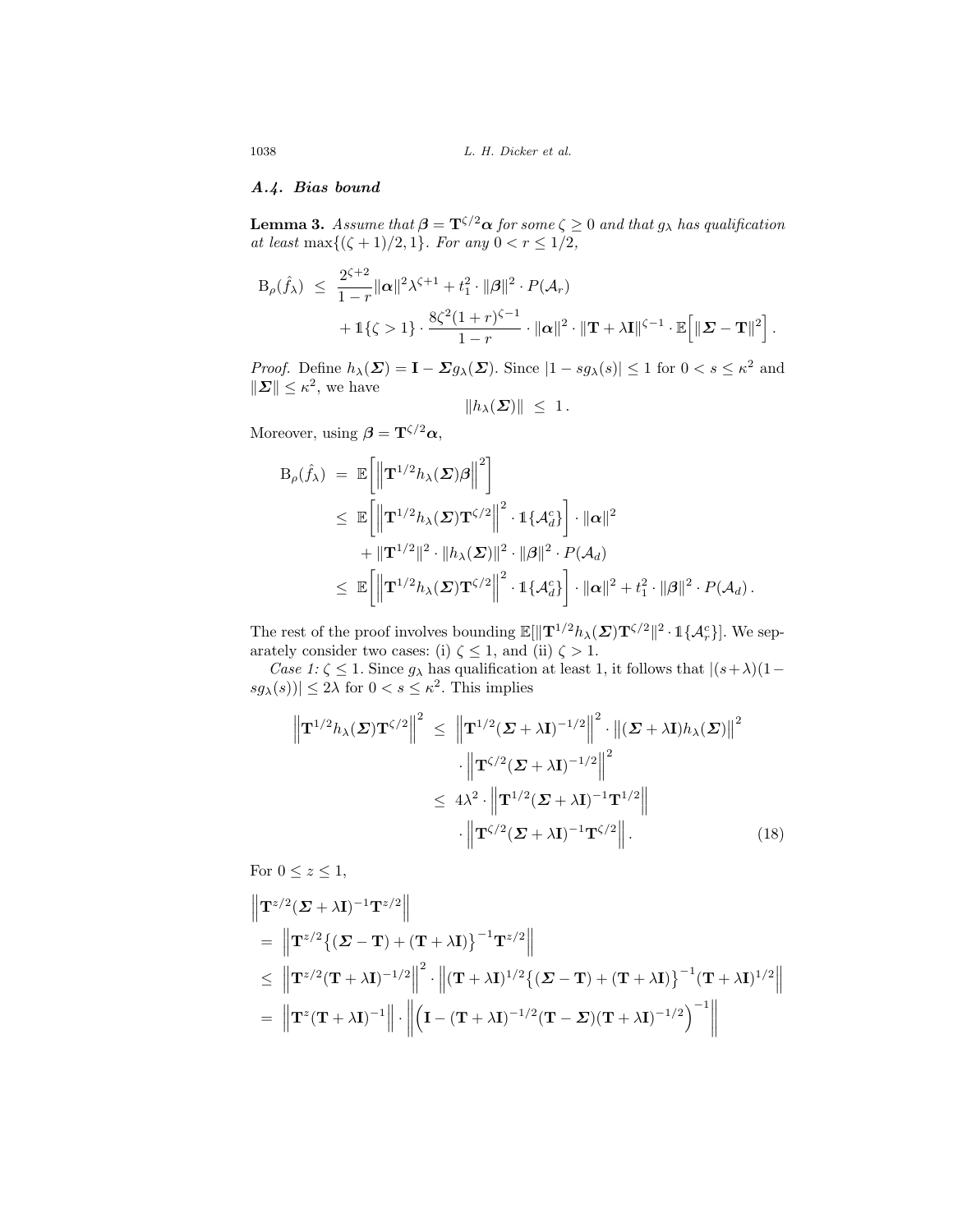Kernel ridge vs. principal component regression 1039

$$
\leq \lambda^{z-1} \cdot \left\| \left( \mathbf{I} - (\mathbf{T} + \lambda \mathbf{I})^{-1/2} (\mathbf{T} - \boldsymbol{\Sigma}) (\mathbf{T} + \lambda \mathbf{I})^{-1/2} \right)^{-1} \right\|,
$$
\n(19)

where the final inequality uses the fact  $s^z/(s + \lambda) \leq \lambda^{z-1}$  for  $0 \leq z \leq 1$  and s ≥ 0. The final quantity in [\(19\)](#page-17-0) is bounded above by  $\lambda^{z-1}/(1-r)$  on the event  $\mathcal{A}_{r}^{c}$ , so applying this inequality with  $z = 1$  and  $z = \zeta$  to [\(18\)](#page-16-0) gives

$$
\left\| {\bf T}^{1/2} h_\lambda({\bf \Sigma}) {\bf T}^{\zeta/2} \right\|^2 \cdot \mathbb{1}\{\mathcal{A}_r^c\} \ \leq \ 4\lambda^2 \cdot \frac{1}{1-r} \cdot \frac{\lambda^{\zeta-1}}{1-r} \ = \ \frac{4\lambda^{\zeta+1}}{(1-r)^2} \, .
$$

So the bias in this case is bounded as

$$
\mathrm{B}_{\rho}(\hat{f}_{\lambda}) \ \leq \ \left(\frac{2}{1-r}\right)^2 \cdot \|\boldsymbol{\alpha}\|^2 \cdot \lambda^{\zeta+1} + t_1^2 \cdot \|\boldsymbol{\beta}\|^2 \cdot P(\mathcal{A}_r) \,.
$$

Case 2:  $\zeta > 1$ . We have

$$
\|\mathbf{T}^{1/2}h_{\lambda}(\boldsymbol{\Sigma})\mathbf{T}^{\zeta/2}\|^2 \leq \left\|\mathbf{T}^{1/2}(\boldsymbol{\Sigma}+\lambda\mathbf{I})^{-1/2}\right\|^2 \cdot \left\|(\boldsymbol{\Sigma}+\lambda\mathbf{I})^{1/2}h_{\lambda}(\boldsymbol{\Sigma})\mathbf{T}^{\zeta/2}\right\|^2
$$

$$
= \left\|\mathbf{T}^{1/2}(\boldsymbol{\Sigma}+\lambda\mathbf{I})^{-1}\mathbf{T}^{1/2}\right\| \cdot \left\|(\boldsymbol{\Sigma}+\lambda\mathbf{I})^{1/2}h_{\lambda}(\boldsymbol{\Sigma})\mathbf{T}^{\zeta/2}\right\|^2
$$

$$
\leq \left\|\mathbf{T}^{1/2}(\boldsymbol{\Sigma}+\lambda\mathbf{I})^{-1}\mathbf{T}^{1/2}\right\|
$$

$$
\cdot \left\|(\boldsymbol{\Sigma}+\lambda\mathbf{I})^{1/2}h_{\lambda}(\boldsymbol{\Sigma})(\mathbf{T}+\lambda\mathbf{I})^{\zeta/2}\right\|^2. \tag{20}
$$

The first factor on the right-hand side of  $(20)$  can be bounded using  $(19)$  on the event  $\mathcal{A}_r^c$ . For the second factor, we have

$$
\|(\boldsymbol{\Sigma} + \lambda \mathbf{I})^{1/2} h_{\lambda}(\boldsymbol{\Sigma}) (\mathbf{T} + \lambda \mathbf{I})^{\zeta/2} \|
$$
\n
$$
\leq \|(\boldsymbol{\Sigma} + \lambda \mathbf{I})^{(\zeta+1)/2} h_{\lambda}(\boldsymbol{\Sigma}) \|
$$
\n
$$
+ \|(\boldsymbol{\Sigma} + \lambda \mathbf{I})^{1/2} h_{\lambda}(\boldsymbol{\Sigma}) \{ (\mathbf{T} + \lambda \mathbf{I})^{\zeta/2} - (\boldsymbol{\Sigma} + \lambda \mathbf{I})^{\zeta/2} \} \|
$$
\n
$$
\leq (2\lambda)^{(\zeta+1)/2} + 2\lambda^{1/2} \cdot \|(\mathbf{T} + \lambda \mathbf{I})^{\zeta/2} - (\boldsymbol{\Sigma} + \lambda \mathbf{I})^{\zeta/2} \|.
$$
\n(21)

Above, the first inequality is due to the triangle inequality, and the second inequality uses the facts that  $g_{\lambda}$  has qualification at least  $(\zeta + 1)/2$ , and that  $(s + \lambda)^{(z+1)/2} \leq 2^{-1+(z+1)/2} (s^{(z+1)/2} + \lambda^{(z+1)/2})$  for  $s \geq 0$  and  $z \geq 1$ .

We now bound  $\|(\mathbf{T} + \lambda \mathbf{I})^{\zeta/2} - (\mathbf{\Sigma} + \lambda \mathbf{I})^{\zeta/2}\|$  in terms of  $\|\mathbf{T} - \mathbf{\Sigma}\|$ . First, observe that on the event  $\mathcal{A}_{r}^{c}$ ,

$$
\|\mathbf{T} - \boldsymbol{\Sigma}\| \le \|\mathbf{T} + \lambda \mathbf{I}\| \cdot \|(\mathbf{T} + \lambda \mathbf{I})^{-1/2} (\mathbf{T} - \boldsymbol{\Sigma}) (\mathbf{T} + \lambda \mathbf{I})^{-1/2} \| < r \cdot \|\mathbf{T} + \lambda \mathbf{I}\|,
$$

and, consequently,

<span id="page-17-2"></span>
$$
\|\mathbf{\Sigma} + \lambda \mathbf{I}\| \leq (1+r) \cdot \|\mathbf{T} + \lambda \mathbf{I}\|.
$$

For any constant  $s > 0$ , define

<span id="page-17-1"></span><span id="page-17-0"></span>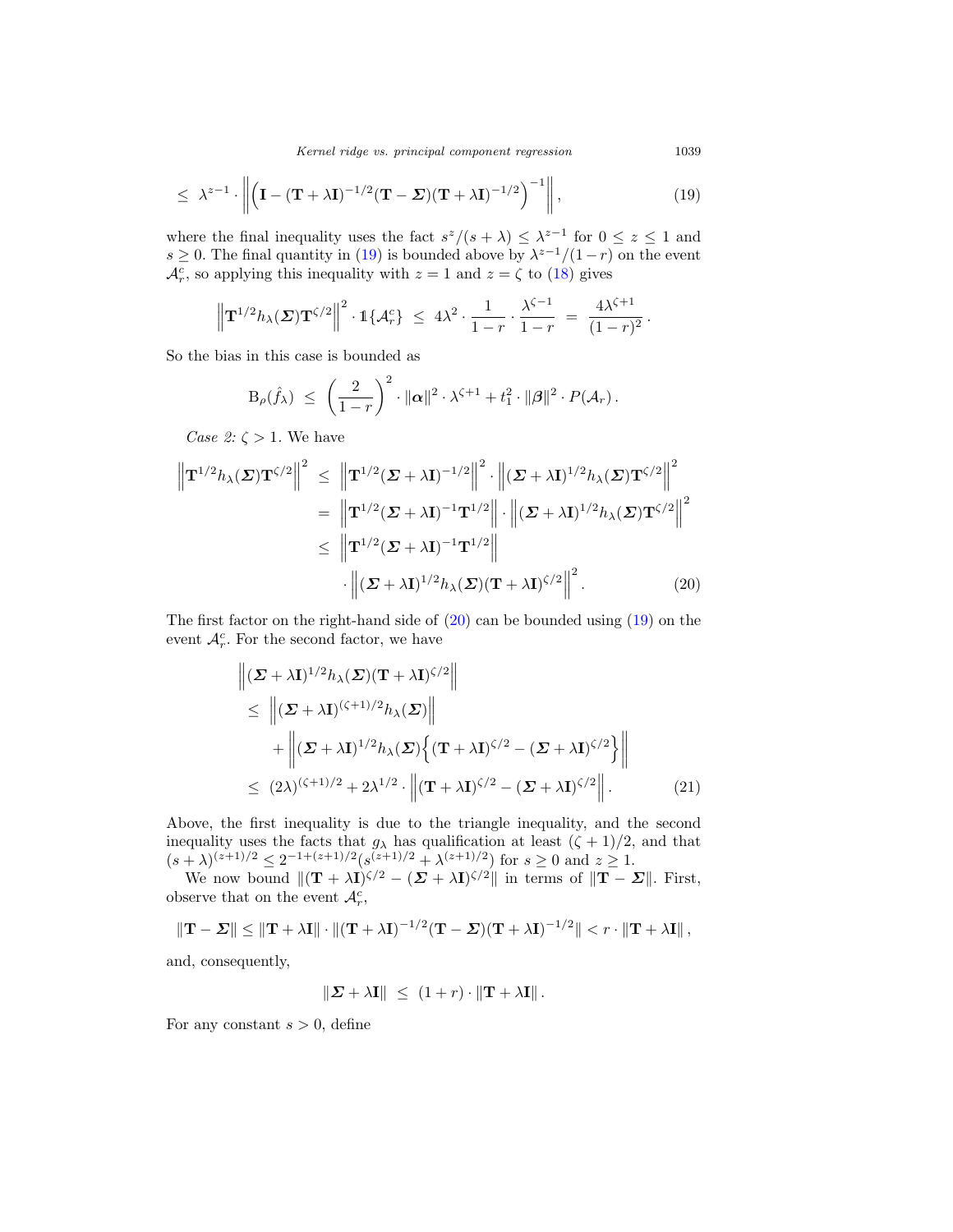$$
\mathbf{A}_s = \frac{1}{(1+r+s)\|\mathbf{T} + \lambda \mathbf{I}\|} \cdot (\mathbf{T} + \lambda \mathbf{I}),
$$

$$
\mathbf{B}_s = \frac{1}{(1+r+s)\|\mathbf{T} + \lambda \mathbf{I}\|} \cdot (\mathbf{\Sigma} + \lambda \mathbf{I}).
$$

Then, on the event  $A_r^c$ , applying Lemma [7](#page-22-1) and Lemma [8](#page-24-13) gives

$$
\left\| \mathbf{A}_{s}^{\zeta/2} - \mathbf{B}_{s}^{\zeta/2} \right\| \leq 2\zeta \cdot \left\| \mathbf{A}_{s}^{1/2} - \mathbf{B}_{s}^{1/2} \right\|
$$
  
\n
$$
\leq \zeta \cdot \left\{ \frac{\lambda}{(1+r+s)\|\mathbf{T} + \lambda \mathbf{I}\|} \right\}^{-1/2} \cdot \|\mathbf{A}_{s} - \mathbf{B}_{s}\|
$$
  
\n
$$
= \zeta \cdot \left\{ \lambda \cdot (1+r+s)\|\mathbf{T} + \lambda \mathbf{I}\| \right\}^{-1/2} \cdot \|\mathbf{T} - \Sigma\|.
$$

Taking  $s \to 0$ , it follows that on  $\mathcal{A}_{r}^{c}$ ,

<span id="page-18-0"></span>
$$
\left\| (\mathbf{T} + \lambda \mathbf{I})^{\zeta/2} - (\boldsymbol{\Sigma} + \lambda \mathbf{I})^{\zeta/2} \right\| \leq \zeta \cdot \lambda^{-1/2} \cdot \left\{ (1+r) \|\mathbf{T} + \lambda \mathbf{I}\| \right\}^{(\zeta-1)/2} \cdot \|\mathbf{T} - \boldsymbol{\Sigma}\|.
$$
 (22)

Combining [\(21\)](#page-17-2) and [\(22\)](#page-18-0) gives

$$
\|(\boldsymbol{\Sigma} + \lambda \mathbf{I})^{1/2} h_{\lambda}(\boldsymbol{\Sigma}) (\mathbf{T} + \lambda \mathbf{I})^{\zeta/2} \|
$$
  
\$\leq (2\lambda)^{(\zeta+1)/2} + 2\zeta \cdot \left\{ (1+r) \|\mathbf{T} + \lambda \mathbf{I}\| \right\}^{(\zeta-1)/2} \cdot \|\mathbf{T} - \boldsymbol{\Sigma}\|\$.

Using this together with  $(19)$  in  $(20)$  and

$$
\|\mathbf{T}^{1/2}h_{\lambda}(\boldsymbol{\Sigma})\mathbf{T}^{\zeta/2}\|^2 \cdot \mathbb{1}\{\mathcal{A}_r^c\}\n\leq \frac{1}{1-r}\cdot \left( (2\lambda)^{(\zeta+1)/2} + 2\zeta \cdot \left\{(1+r)\|\mathbf{T} + \lambda\mathbf{I}\|\right\}^{(\zeta-1)/2} \cdot \|\mathbf{T} - \boldsymbol{\Sigma}\|\right)^2.
$$

Therefore

$$
B_{\rho}(\hat{f}_{\lambda}) \leq \frac{\|\alpha\|^2}{1-r} \cdot \left(2 \cdot (2\lambda)^{\zeta+1} + 8\zeta^2 \cdot \left\{(1+r)\|\mathbf{T} + \lambda \mathbf{I}\|\right\}^{\zeta-1} \cdot \mathbb{E}\Big[\|\mathbf{T} - \boldsymbol{\Sigma}\|^2\Big]\right) + t_1^2 \cdot \|\boldsymbol{\beta}\|^2 \cdot P(\mathcal{A}_r).
$$

# *A.5. Variance bound*

<span id="page-18-1"></span>**Lemma 4.** For any  $0 < r < 1$ ,

$$
V_{\rho}(\hat{f}_{\lambda}) \ \leq \ \frac{2}{1-r} \cdot \frac{d_{\lambda}\sigma^2}{n} + \frac{\kappa^2\sigma^2}{\lambda n} \cdot P(\mathcal{A}_r) \, .
$$

*Proof.* The assumption on  $\boldsymbol{\epsilon} = (\epsilon_1, \ldots, \epsilon_n)^\top$  implies  $\mathbb{E}[\epsilon_i] = 0$ ,  $\mathbb{E}[\epsilon_i \epsilon_j] = 0$  for  $i \neq j$ , and  $\mathbb{E}[\epsilon_i^2] \leq \sigma^2$ . So, by Von Neumann's inequality,

$$
V_{\rho}(\hat{f}_{\lambda}) = \frac{1}{n^2} \mathbb{E}\bigg[\bigg\|\mathbf{T}^{1/2}g_{\lambda}(\boldsymbol{\Sigma})\boldsymbol{\Phi}^{\top}\boldsymbol{\epsilon}\bigg\|^2\bigg] \leq \frac{\sigma^2}{n} \mathbb{E}\bigg[\mathrm{tr}\bigg(\mathbf{T}g_{\lambda}(\boldsymbol{\Sigma})^2\boldsymbol{\Sigma}\bigg)\bigg].
$$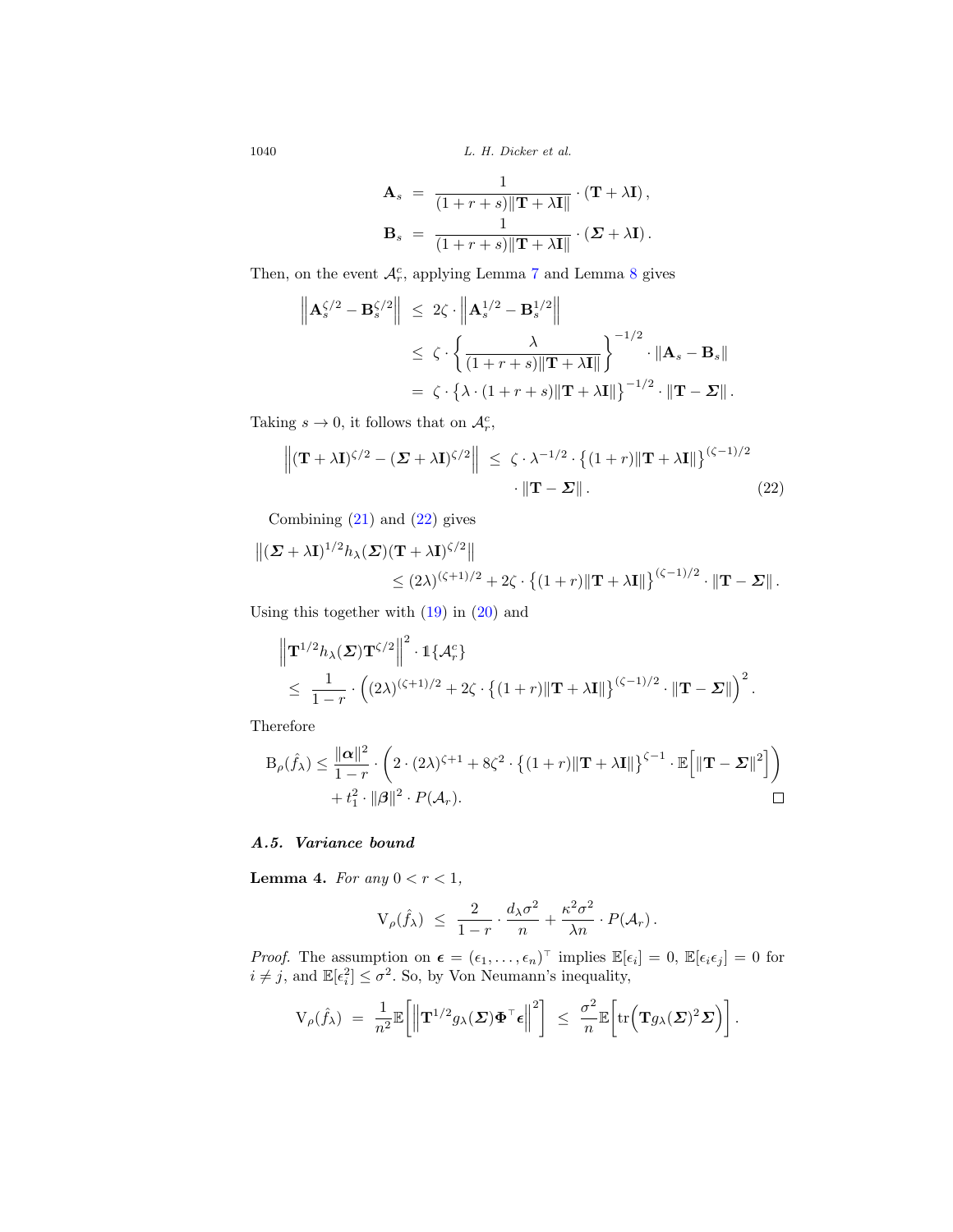Using Von Neumann's inequality together with  $\text{tr}(\mathbf{T}) \leq \kappa^2$  and  $g_{\lambda}(s)^2 s \leq 1/\lambda$ for  $0 < s \leq \kappa^2$ ,

$$
\mathrm{tr}\Big(\mathbf{T} g_\lambda(\boldsymbol{\varSigma})^2\boldsymbol{\varSigma}\Big) \ \leq \ \mathrm{tr}(\mathbf{T})\Big\|g_\lambda(\boldsymbol{\varSigma})^2\boldsymbol{\varSigma}\Big\| \ \leq \ \frac{\kappa^2}{\lambda}\,.
$$

Therefore

$$
V_{\rho}(\hat{f}_{\lambda}) \ \leq \ \frac{\sigma^2}{n} \mathbb{E}\bigg[\mathrm{tr}\Big(\mathbf{T}g_{\lambda}(\boldsymbol{\Sigma})^2\boldsymbol{\Sigma}\Big)\cdot \mathbb{1}\{\mathcal{A}_r^c\}\bigg] + \frac{\kappa^2\sigma^2}{\lambda n}\cdot P(\mathcal{A}_r)\,.
$$

Using Von Neumann's inequality twice more, and  $(s + \lambda)g_{\lambda}(s)^{2} s \leq 2$  for  $0 <$  $s \leq \tilde{\kappa}^2$ , we have

$$
\operatorname{tr}\left(\mathbf{T}g_{\lambda}(\boldsymbol{\Sigma})^{2}\boldsymbol{\Sigma}\right) = \operatorname{tr}\left(\mathbf{T}(\boldsymbol{\Sigma}+\lambda\mathbf{I})^{-1}(\boldsymbol{\Sigma}+\lambda\mathbf{I})g_{\lambda}(\boldsymbol{\Sigma})^{2}\boldsymbol{\Sigma}\right)
$$
\n
$$
\leq \operatorname{tr}\left(\mathbf{T}(\boldsymbol{\Sigma}+\lambda\mathbf{I})^{-1}\right) \left\|(\boldsymbol{\Sigma}+\lambda\mathbf{I})g_{\lambda}(\boldsymbol{\Sigma})^{2}\boldsymbol{\Sigma}\right\|
$$
\n
$$
\leq 2\operatorname{tr}\left(\mathbf{T}(\boldsymbol{\Sigma}+\lambda\mathbf{I})^{-1}\right)
$$
\n
$$
= 2\operatorname{tr}\left(\mathbf{T}(\mathbf{T}+\lambda\mathbf{I})^{-1}(\mathbf{T}+\lambda\mathbf{I})^{1/2}(\boldsymbol{\Sigma}+\lambda\mathbf{I})^{-1}(\mathbf{T}+\lambda\mathbf{I})^{1/2}\right)
$$
\n
$$
\leq 2\operatorname{tr}\left(\mathbf{T}(\mathbf{T}+\lambda\mathbf{I})^{-1}\right) \left\|(\mathbf{T}+\lambda\mathbf{I})^{1/2}(\boldsymbol{\Sigma}+\lambda\mathbf{I})^{-1}(\mathbf{T}+\lambda\mathbf{I})^{1/2}\right\|
$$
\n
$$
= 2d_{\lambda} \left\| \left(\mathbf{I} - (\mathbf{T}+\lambda\mathbf{I})^{1/2}(\mathbf{T}-\boldsymbol{\Sigma})^{-1}(\mathbf{T}+\lambda\mathbf{I})^{1/2}\right)^{-1} \right\|.
$$

This final quantity is bounded above by  $2d_{\lambda}/(1-r)$  on the event  $\mathcal{A}_{d}^{c}$ .

#### $\Box$

#### *A.6. Finishing the proof of Theorem [1](#page-7-0)*

Using the bias-variance decomposition from Proposition [2,](#page-12-0) we apply the bias bound (Lemma [3\)](#page-16-1) and variance bound (Lemma [4\)](#page-18-1) to obtain a bound on the risk:

$$
\mathcal{R}_{\rho}(\hat{f}_{\lambda}) = B_{\rho}(\hat{f}_{\lambda}) + V_{\rho}(\hat{f}_{\lambda})
$$
\n
$$
\leq \frac{2^{\zeta+2}}{1-r} ||\boldsymbol{\alpha}||^{2} \lambda^{\zeta+1} + t_{1}^{2} \cdot ||\boldsymbol{\beta}||^{2} \cdot P(\mathcal{A}_{r})
$$
\n
$$
+ 1\{\zeta > 1\} \cdot \frac{8\zeta^{2}(1+r)^{\zeta-1}}{1-r} \cdot ||\boldsymbol{\alpha}||^{2} \cdot (t_{1}^{2} + \lambda)^{\zeta-1} \cdot \mathbb{E}\Big[||\boldsymbol{\Sigma} - \mathbf{T}||^{2}\Big]
$$
\n
$$
+ \frac{2}{1-r} \cdot \frac{d_{\lambda}\sigma^{2}}{n} + \frac{\kappa^{2}\sigma^{2}}{\lambda n} \cdot P(\mathcal{A}_{r}).
$$

Now set  $r = 1/2$  $r = 1/2$  $r = 1/2$ , and apply Lemma 1 to bound  $P(\mathcal{A}_r)$ . Note that the assumption  $(8/3+2\sqrt{5/3})\kappa_{\delta}^2/n \leq \lambda^{1-\delta}$  $(8/3+2\sqrt{5/3})\kappa_{\delta}^2/n \leq \lambda^{1-\delta}$  $(8/3+2\sqrt{5/3})\kappa_{\delta}^2/n \leq \lambda^{1-\delta}$  satisfies the conditions on r in Lemma 1 for  $r = 1/2$ . Finally, apply Lemma [2](#page-15-1) to bound  $\mathbb{E}[\|\mathbf{\Sigma} - \mathbf{T}\|^2].$ 

# **Appendix B: Proof of Proposition [1](#page-9-1)**

Let  $\hat{t}_1^2 \geq \hat{t}_2^2 \geq \cdots \geq 0$  denote the eigenvalues of  $\Sigma$  and define  $\hat{T} = \text{diag}(\hat{t}_1^2, \hat{t}_2^2, \ldots)$ . Let  $\hat{U}$  be an orthogonal transformation satisfying  $\mathbf{\Sigma} = \hat{U}\hat{\mathbf{T}}\hat{U}^{\top}$ . Additionally, let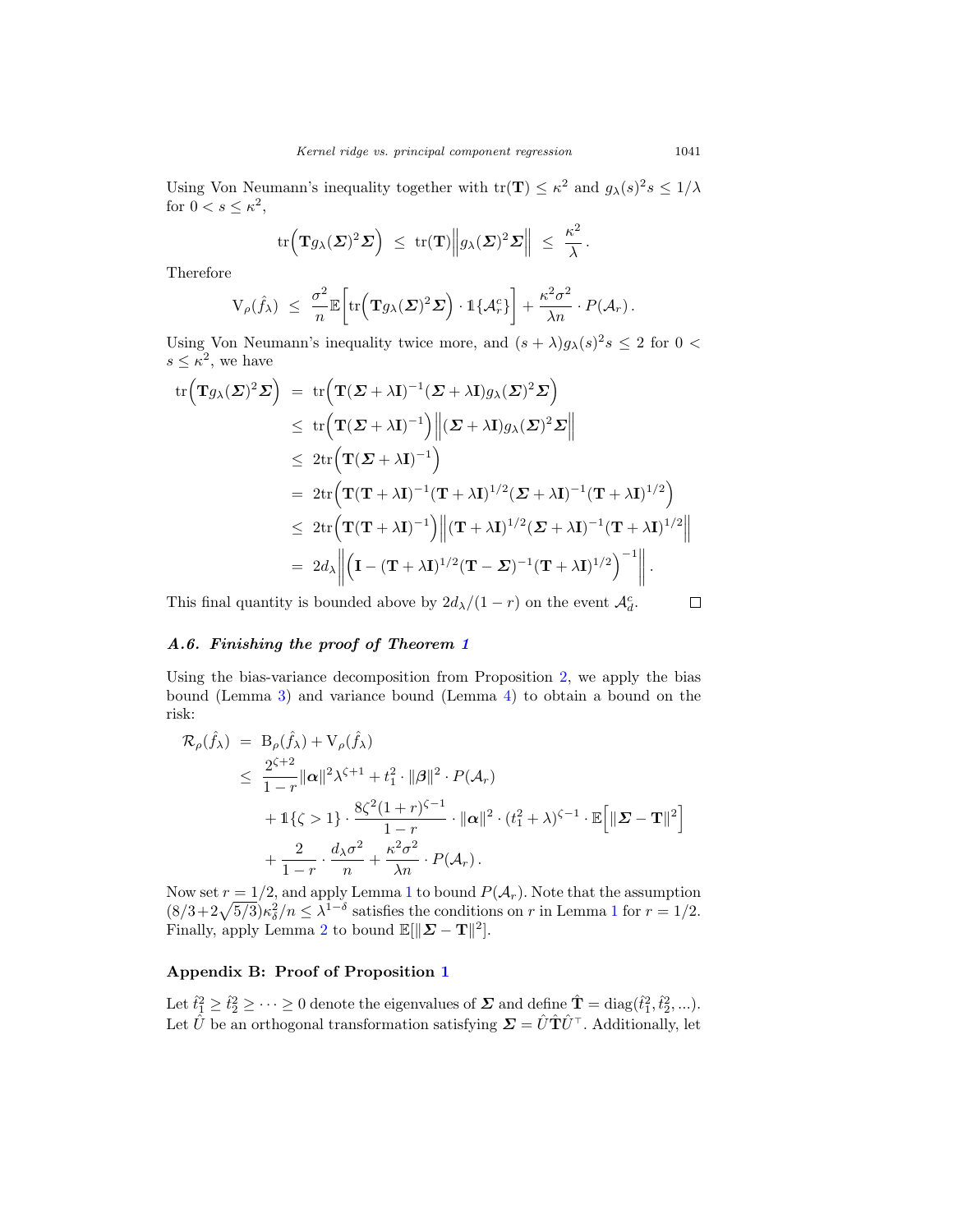$h_{\lambda}(t) = I\{t \leq \lambda\},\$ define  $\hat{J} = \hat{J}_{\lambda} = \inf\{j;\hat{t}_j^2 > \lambda\},\$ and write  $\hat{U} = (\hat{U}_{-} \quad \hat{U}_{+}),$ where  $\hat{U}_-$  is the  $\infty \times \hat{J}$  matrix comprised of the first  $\hat{J}$  columns of  $\hat{U}$ , and  $\hat{U}_+$ consists of the remaining columns of  $\hat{U}$ . Finally, define **T**<sub>−</sub> = diag( $t_1^2, ..., t_J^2$ ),  $\hat{\mathbf{T}}_+ = \text{diag}(\hat{t}_{\hat{J}+1}^2, \hat{t}_{\hat{J}+2}^2, \ldots)$ , and define the  $\infty \times J$  matrix  $U_- = (\mathbf{I}_J \quad 0)^{\top}$ , where  $\mathbf{I}_J$  is the  $J \times J$  identity matrix.

Now consider the bias term  $B_{\rho}(\hat{f}_{\text{KPCR},\lambda}) = \mathbb{E}\left[\left\|\mathbf{T}^{1/2}h_{\lambda}(\boldsymbol{\Sigma})\boldsymbol{\beta}\right\|\right]$  $\binom{2}{1}$ , and observe that

$$
\left\| \mathbf{T}^{1/2} h_\lambda(\boldsymbol{\varSigma}) \boldsymbol{\beta} \right\|^2 \; = \; \left\| \mathbf{T}^{1/2} \hat{U}_+ \hat{U}_+^\top U_- U_-^\top \boldsymbol{\beta} \right\|^2 \; \leq \; \kappa^2 \left\| \hat{U}_+^\top U_- \right\|^2 \left\| f^\dagger \right\|_{\mathcal{H}}^2.
$$

Thus,

<span id="page-20-0"></span>
$$
\mathcal{B}_{\rho}(\hat{f}_{\mathrm{KPCR},\lambda}) \leq \kappa^2 \|f^{\dagger}\|_{\mathcal{H}}^2 \mathbb{E}\left(\left\|\hat{U}_+^{\top}U_-\right\|^2 \cdot \mathbb{1}\{\hat{J} \geq J\}\right) + \kappa^2 \|f^{\dagger}\|_{\mathcal{H}}^2 P(\hat{J} < J). \tag{23}
$$

Now we bound  $\|\hat{U}_+^{\dagger}U_-\|$  on the event  $\{\hat{J} \geq J\}$ . We derive this bound from basic principles, but it is essentially the Davis-Kahan inequality (Davis and Kahan, [1970\)](#page-24-7). Let  $\mathbf{D} = \mathbf{\Sigma} - \mathbf{T}$ . Then

$$
DU_{-} = \Sigma U_{-} - TU_{-} = \Sigma U_{-} - U_{-}T_{-}
$$

and

$$
U_{-}^{\top} \mathbf{D} \hat{U}_{+} = U_{-}^{\top} \mathbf{\Sigma} \hat{U}_{+} - \mathbf{T}_{-} U_{-}^{\top} \hat{U}_{+} = U_{-}^{\top} \hat{U}_{+} \hat{\mathbf{T}}_{+} - \mathbf{T}_{-} U_{-}^{\top} \hat{U}_{+}.
$$

Next notice that

$$
\begin{aligned} \|\mathbf{D}\| \ &\geq \ & \|U_{-}^{\top}\mathbf{D}\hat{U}_{+}\| \ &\geq \ & \|{\mathbf{T}}_{-}U_{-}^{\top}\hat{U}_{+}\| - \|U_{-}^{\top}\hat{U}_{+}\hat{\mathbf{T}}_{+}\| \\ &\geq \ & t_{J}^{2}\|U_{-}^{\top}\hat{U}_{+}\| - (1-r)t_{J}^{2}\|U_{-}^{\top}\hat{U}_{+}\| \ = \ & rt_{J}^{2}\|U_{-}^{\top}\hat{U}_{+}\| \, . \end{aligned}
$$

Thus,

$$
||U_{-}^{\top}\hat{U}_{+}|| \leq \frac{1}{rt_{J}^{2}} ||\mathbf{D}|| \tag{24}
$$

on the event  $\{\hat{J} > J\}$ .

Next we bound  $P(\hat{J} < J) = P(\hat{t}_J^2 \leq \lambda) = P\{\hat{t}_J^2 \leq (1 - r)t_J^2\}$ . By Weyl's inequality,

$$
|\hat{t}_J^2 - t_J^2| \leq ||\mathbf{D}|| = ||\mathbf{\Sigma} - \mathbf{T}||
$$

and, by Lemma [5,](#page-21-0)

$$
P\left(\|\mathbf{\Sigma} - \mathbf{T}\| \ge rt_J^2\right) \ \le \ 4 \exp\left(-\frac{nr^2t_J^4}{2\kappa^4 + 2\kappa^2rt_J^2/3}\right) \,,
$$

provided  $rt_J^2 \ge \kappa^2/n^{1/2} + \kappa^2/(3n)$ . Thus,

$$
P(\hat{J} < J) = P\left\{\hat{t}_J^2 \le (1 - r)t_J^2\right\}
$$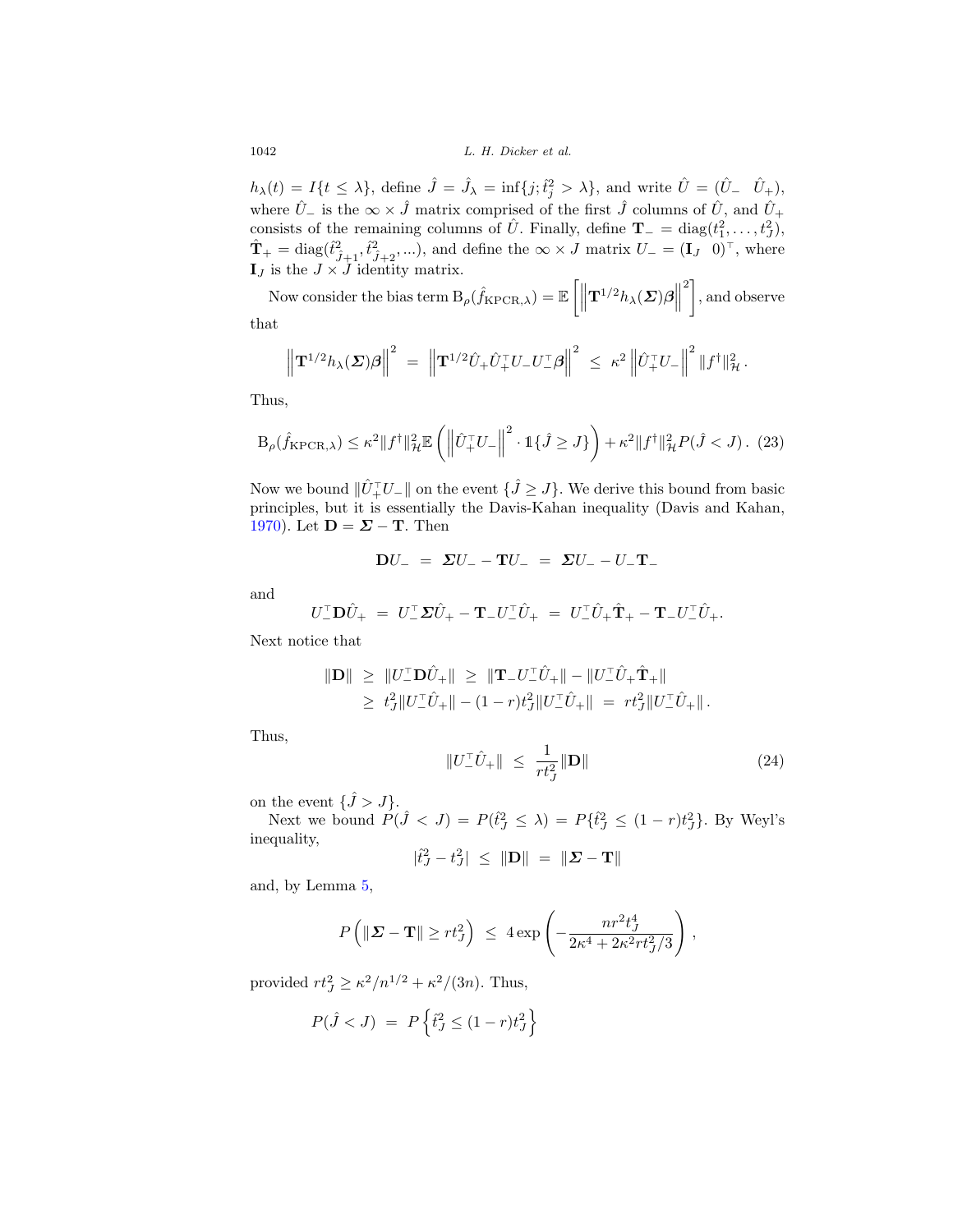Kernel ridge vs. principal component regression 1043

$$
\leq P(\|\mathbf{D}\| \geq rt_J^2) \leq 4 \exp\left(-\frac{nr^2 t_J^4}{2\kappa^4 + 2\kappa^2 rt_J^2/3}\right). \tag{25}
$$

Combining  $(23)-(25)$  $(23)-(25)$  $(23)-(25)$  and using Lemma [2](#page-15-1) gives

$$
B_{\rho}(\hat{f}_{\text{KPCR},\lambda}) \leq \frac{\kappa^2}{r^2 t_J^4} \|f^{\dagger}\|_{\mathcal{H}}^2 \mathbb{E} \left[ \|\mathbf{\Sigma} - \mathbf{T}\|^2 \right] + 4\kappa^2 \|f^{\dagger}\|_{\mathcal{H}}^2 \exp \left( -\frac{nr^2 t_J^4}{2\kappa^4 + 2\kappa^2 r t_J^2 / 3} \right) \leq \frac{\kappa^2}{r^2 t_J^4} \|f^{\dagger}\|_{\mathcal{H}}^2 \left( \frac{34\kappa^4}{n} + \frac{15\kappa^4}{n^2} \right) + 4\kappa^2 \|f^{\dagger}\|_{\mathcal{H}}^2 \exp \left( -\frac{nr^2 t_J^4}{2\kappa^4 + 2\kappa^2 r t_J^2 / 3} \right).
$$

Next, we combine this bound on  $B_{\rho}(\hat{f}_{KPCR,\lambda})$  with the variance bound Lemma [4](#page-18-1) (taking  $r = 0$  in the lemma) to obtain

$$
\mathcal{R}_{\rho}(\hat{f}_{\text{KPCR},\lambda}) = B_{\rho}(\hat{f}_{\lambda}) + V_{\rho}(\hat{f}_{\lambda})
$$
\n
$$
\leq \frac{\kappa^{2}}{r^{2}t^{4}} \|f^{\dagger}\|_{\mathcal{H}}^{2} \left( \frac{34\kappa^{4}}{n} + \frac{15\kappa^{4}}{n^{2}} \right)
$$
\n
$$
+ 4\kappa^{2} \|f^{\dagger}\|_{\mathcal{H}}^{2} \exp\left( -\frac{n r^{2} t_{J}^{4}}{2\kappa^{4} + 2\kappa^{2} r t_{J}^{2} / 3} \right) + \frac{2d_{\lambda}\sigma^{2}}{n} + \frac{\kappa^{2} \sigma^{2}}{\lambda n}
$$
\n
$$
\leq \frac{\kappa^{2}}{r^{2}t_{J}^{4}} \|f^{\dagger}\|_{\mathcal{H}}^{2} \left( \frac{34\kappa^{4}}{n} + \frac{15\kappa^{4}}{n^{2}} \right)
$$
\n
$$
+ 4\kappa^{2} \|f^{\dagger}\|_{\mathcal{H}}^{2} \exp\left( -\frac{n r^{2} t_{J}^{4}}{2\kappa^{4} + 2\kappa^{2} r t_{J}^{2} / 3} \right) + \frac{3\kappa^{2} \sigma^{2}}{(1 - r) t_{J}^{2} n}
$$
\n
$$
= \frac{1}{n} \left\{ \frac{34\kappa^{6}}{r^{2}t_{J}^{4}} \|f^{\dagger}\|_{\mathcal{H}}^{2} + \frac{3\kappa^{2}}{(1 - r) t_{J}^{2}} \sigma^{2} \right\}
$$
\n
$$
+ \kappa^{2} \|f^{\dagger}\|_{\mathcal{H}}^{2} \left\{ \frac{15\kappa^{4}}{n^{2} r^{2} t_{J}^{4}} + 4 \exp\left( -\frac{n r^{2} t_{J}^{4}}{2\kappa^{4} + 2\kappa^{2} r t_{J}^{2} / 3} \right) \right\}.
$$

This completes the proof of the proposition.

# **Appendix C: Additional proofs and tools**

# *C.1. Sums of random operators*

<span id="page-21-0"></span>**Lemma 5.** Let  $R > 0$  be a positive real constant and consider a finite sequence of self-adjoint Hilbert-Schmidt operators  $\{X_i\}_{i=1}^n$  satisfying  $\mathbb{E}[X_i] = 0$ 

<span id="page-21-1"></span>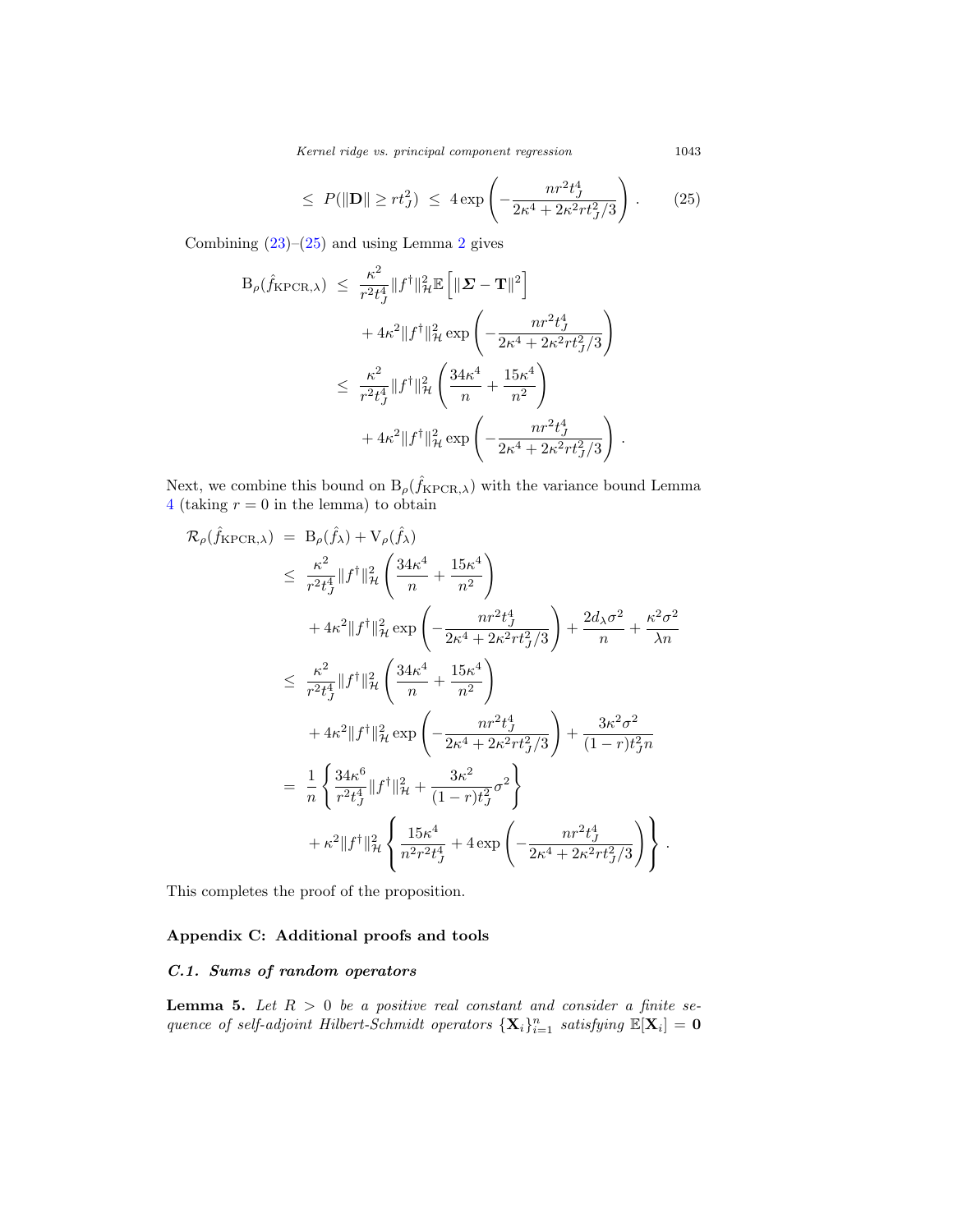and  $\|\mathbf{X}_i\| \leq R$  almost surely. Define  $\mathbf{Y} = \sum_{i=1}^n \mathbf{X}_i$  and suppose there are constants  $V, D > 0$  satisfying  $\|\mathbb{E}[\mathbf{Y}^2]\| \leq V$  and  $tr(\mathbb{E}[\mathbf{Y}^2]) \leq V D$ . For all  $t \geq V^{1/2} + R/3,$ 

$$
P\big(\|\mathbf{Y}\| \geq t\big) \ \leq \ 4D\exp\left(-\frac{t^2}{2(V+Rt/3)}\right).
$$

Proof. This is a straightforward generalization of Tropp [\(2015,](#page-25-7) Theorem 7.7.1), using the arguments from Minsker [\(2011,](#page-25-14) Section 4) to extend from self-adjoint matrices to self-adjoint Hilbert-Schmidt operators.  $\Box$ 

<span id="page-22-0"></span>**Lemma 6.** In the same setting as Lemma [5,](#page-21-0)

$$
\mathbb{E}\Big[\|\mathbf{Y}\|^2\Big] \ \leq \ (2+32D)V + \bigg(\frac{2+128D}{9}\bigg)R^2\,.
$$

Proof. The proof is based on integrating the tail bound from Lemma [5:](#page-21-0)

$$
\mathbb{E}\left[\|\mathbf{Y}\|^{2}\right] = \int_{0}^{\infty} P\left(\|\mathbf{Y}\| \geq t^{1/2}\right) dt
$$
\n
$$
\leq \left(V^{1/2} + \frac{R}{3}\right)^{2} + \int_{\left(V^{1/2} + \frac{R}{3}\right)^{2}}^{2} 4D \exp\left(-\frac{t}{2(V + Rt^{1/2}/3)}\right) dt
$$
\n
$$
\leq \left(V^{1/2} + \frac{R}{3}\right)^{2} + \int_{0}^{9V^{2}/R^{2}} 4D \exp\left(-\frac{t}{4V}\right) dt
$$
\n
$$
+ \int_{9V^{2}/R^{2}}^{\infty} 4D \exp\left(-\frac{3t^{1/2}}{4R}\right) dt
$$
\n
$$
= \left(V^{1/2} + \frac{R}{3}\right)^{2} + 16VD\left\{1 - \exp\left(-\frac{9V}{4R^{2}}\right)\right\}
$$
\n
$$
+ \frac{128R^{2}D}{9}\left\{\frac{9V}{4R^{2}} + 1\right\} \exp\left(-\frac{9V}{4R^{2}}\right)
$$
\n
$$
= \left(V^{1/2} + \frac{R}{3}\right)^{2} + 16VD\left\{1 + \exp\left(-\frac{9V}{4R^{2}}\right)\right\} + \frac{128R^{2}D}{9} \exp\left(-\frac{9V}{4R^{2}}\right)
$$
\n
$$
\leq (2 + 32D)V + \left(\frac{2 + 128D}{9}\right)R^{2} \cdot \Box
$$

#### *C.2. Differences of powers of bounded operators*

<span id="page-22-1"></span>**Lemma 7.** Let **A** and **B** be non-negative self-adjoint operators with  $||A|| < 1$ and  $\|\mathbf{B}\| < 1$ . For any  $\gamma \geq 1$ ,

$$
\|\mathbf{A}^{\gamma}-\mathbf{B}^{\gamma}\| \leq 2\gamma \|\mathbf{A}-\mathbf{B}\|.
$$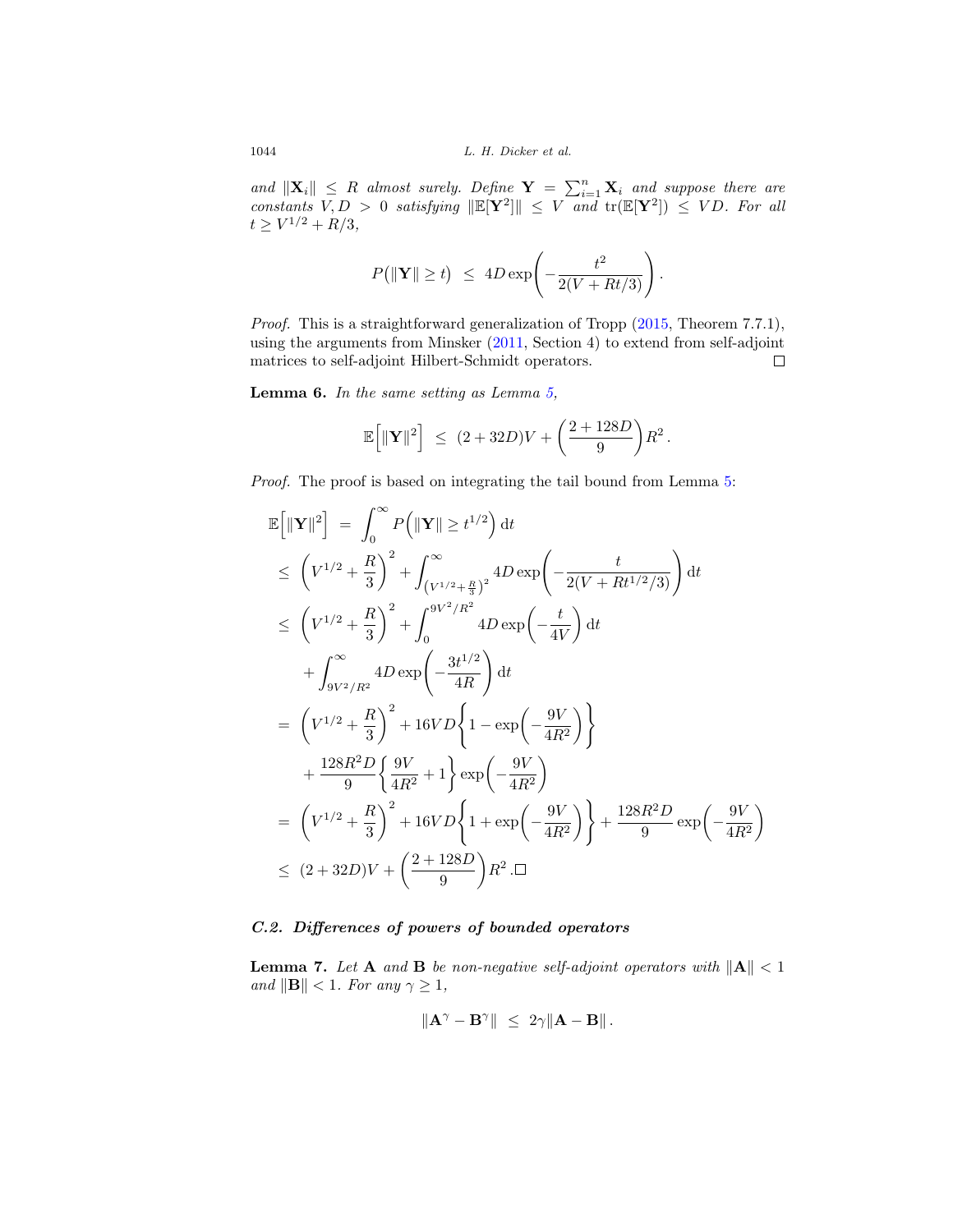*Proof.* The proof considers three possible cases for the value of  $\gamma$ : (i)  $\gamma$  is an integer, (ii)  $1 < \gamma < 2$ , and (iii)  $\gamma$  is a non-integer larger than two.

Case 1:  $\gamma$  is an integer. In this case, we have the following identity:

$$
\mathbf{A}^{\gamma}-\mathbf{B}^{\gamma} ~=~ \sum_{j=1}^{\gamma}\mathbf{A}^{j-1}(\mathbf{A}-\mathbf{B})\mathbf{B}^{\gamma-j}{\,}.
$$

So, by the triangle inequality,

$$
\|\mathbf{A}^{\gamma}-\mathbf{B}^{\gamma}\| \ \leq \ \|\mathbf{A}-\mathbf{B}\|\sum_{j=1}^{\gamma}\|\mathbf{A}^{j-1}\|\|\mathbf{B}^{\gamma-j}\| \ \leq \ \gamma\|\mathbf{A}-\mathbf{B}\|.
$$

*Case 2:*  $1 < \gamma < 2$ . Pick  $0 < r < 1$  such that  $||A|| < r$  and  $||B|| < r$ , and fix  $0 < t < (1 - r)/2$ . Define  $\mathbf{A}_t = \mathbf{A} + t\mathbf{I}$  and  $\mathbf{B}_t = \mathbf{B} + t\mathbf{I}$ , and

$$
\binom{\gamma}{k} = \frac{\gamma(\gamma-1)\cdots(\gamma-k+1)}{k!}, \quad k = 1, 2, \dots.
$$

Then, using the power series  $(1 + s)^\gamma = 1 + \sum_{k=1}^{\infty} {\binom{\gamma}{k}} s^k$  for  $-1 < s < 1$ ,

$$
\mathbf{A}_t^{\gamma} - \mathbf{B}_t^{\gamma} = \sum_{k=1}^{\infty} {\gamma \choose k} \{ (\mathbf{A}_t - \mathbf{I})^k - (\mathbf{B}_t - \mathbf{I})^k \} = \sum_{k=1}^{\infty} {\gamma \choose k} \sum_{j=1}^k \mathbf{A}^{j-1} (\mathbf{A} - \mathbf{B}) \mathbf{B}^{k-j}.
$$

Convergence is assured because  $||\mathbf{A}_t - \mathbf{I}|| \leq 1-t$  and  $||\mathbf{B}_t - \mathbf{I}|| \leq 1-t$ . Moreover,

$$
\|\mathbf{A}_t^{\gamma} - \mathbf{B}_t^{\gamma}\| \leq \|\mathbf{A} - \mathbf{B}\| \sum_{k=1}^{\infty} \left| \binom{\gamma}{k} \right| \sum_{j=1}^k \|\mathbf{A}_t - \mathbf{I}\|^{j-1} \|\mathbf{B}_t - \mathbf{I}\|^{k-j}
$$
  
\n
$$
\leq \|\mathbf{A} - \mathbf{B}\| \sum_{k=1}^{\infty} \left| \binom{\gamma}{k} \right| k(1-t)^{k-1}
$$
  
\n
$$
= \gamma \|\mathbf{A} - \mathbf{B}\| \left\{ 1 + \sum_{k=1}^{\infty} \left| \binom{\gamma - 1}{k} \right| (1-t)^k \right\}
$$
  
\n
$$
= \gamma \|\mathbf{A} - \mathbf{B}\| \left\{ 2 - (1 - (1-t))^{\gamma - 1} \right\} \leq 2\gamma \|\mathbf{A} - \mathbf{B}\|.
$$

Above, we have used the power series  $1-(1-s)^{\gamma-1} = \sum_{k=1}^{\infty} |{\gamma-1 \choose k}|s^k$  at  $s = 1-t$ . Taking  $t\to 0$  yields  $\|\mathbf{A}^{\gamma} - \mathbf{B}^{\gamma}\| \leq 2\gamma \|\mathbf{A} - \mathbf{B}\|.$ 

Case 3: 
$$
\gamma
$$
 is a non-integer larger larger than two. We can write  $\gamma = k + q$  for an integer  $k \geq 2$  and real number  $0 < q < 1$ . Applying the results from the

previous two cases gives  
\n
$$
\frac{1}{2} \left( \frac{1}{2} \right)^{k} \left( \frac{1}{2} \right)^{k} \left( \frac{1}{2} \right)^{k} \left( \frac{1}{2} \right)^{k} \left( \frac{1}{2} \right)^{k} \left( \frac{1}{2} \right)^{k} \left( \frac{1}{2} \right)^{k} \left( \frac{1}{2} \right)^{k} \left( \frac{1}{2} \right)^{k} \left( \frac{1}{2} \right)^{k} \left( \frac{1}{2} \right)^{k} \left( \frac{1}{2} \right)^{k} \left( \frac{1}{2} \right)^{k} \left( \frac{1}{2} \right)^{k} \left( \frac{1}{2} \right)^{k} \left( \frac{1}{2} \right)^{k} \left( \frac{1}{2} \right)^{k} \left( \frac{1}{2} \right)^{k} \left( \frac{1}{2} \right)^{k} \left( \frac{1}{2} \right)^{k} \left( \frac{1}{2} \right)^{k} \left( \frac{1}{2} \right)^{k} \left( \frac{1}{2} \right)^{k} \left( \frac{1}{2} \right)^{k} \left( \frac{1}{2} \right)^{k} \left( \frac{1}{2} \right)^{k} \left( \frac{1}{2} \right)^{k} \left( \frac{1}{2} \right)^{k} \left( \frac{1}{2} \right)^{k} \left( \frac{1}{2} \right)^{k} \left( \frac{1}{2} \right)^{k} \left( \frac{1}{2} \right)^{k} \left( \frac{1}{2} \right)^{k} \left( \frac{1}{2} \right)^{k} \left( \frac{1}{2} \right)^{k} \left( \frac{1}{2} \right)^{k} \left( \frac{1}{2} \right)^{k} \left( \frac{1}{2} \right)^{k} \left( \frac{1}{2} \right)^{k} \left( \frac{1}{2} \right)^{k} \left( \frac{1}{2} \right)^{k} \left( \frac{1}{2} \right)^{k} \left( \frac{1}{2} \right)^{k} \left( \frac{1}{2} \right)^{k} \left( \frac{1}{2} \right)^{k} \left( \frac{1}{2} \right)^{k} \left( \frac{1}{2}
$$

$$
\|\mathbf{A}^{\gamma}-\mathbf{B}^{\gamma}\| = \|(\mathbf{A}^k)^{\gamma/k} - (\mathbf{B}^k)^{\gamma/k}\| \le \frac{2\gamma}{k} \|\mathbf{A}^k - \mathbf{B}^k\| \le 2\gamma \|\mathbf{A} - \mathbf{B}\|.\quad \Box
$$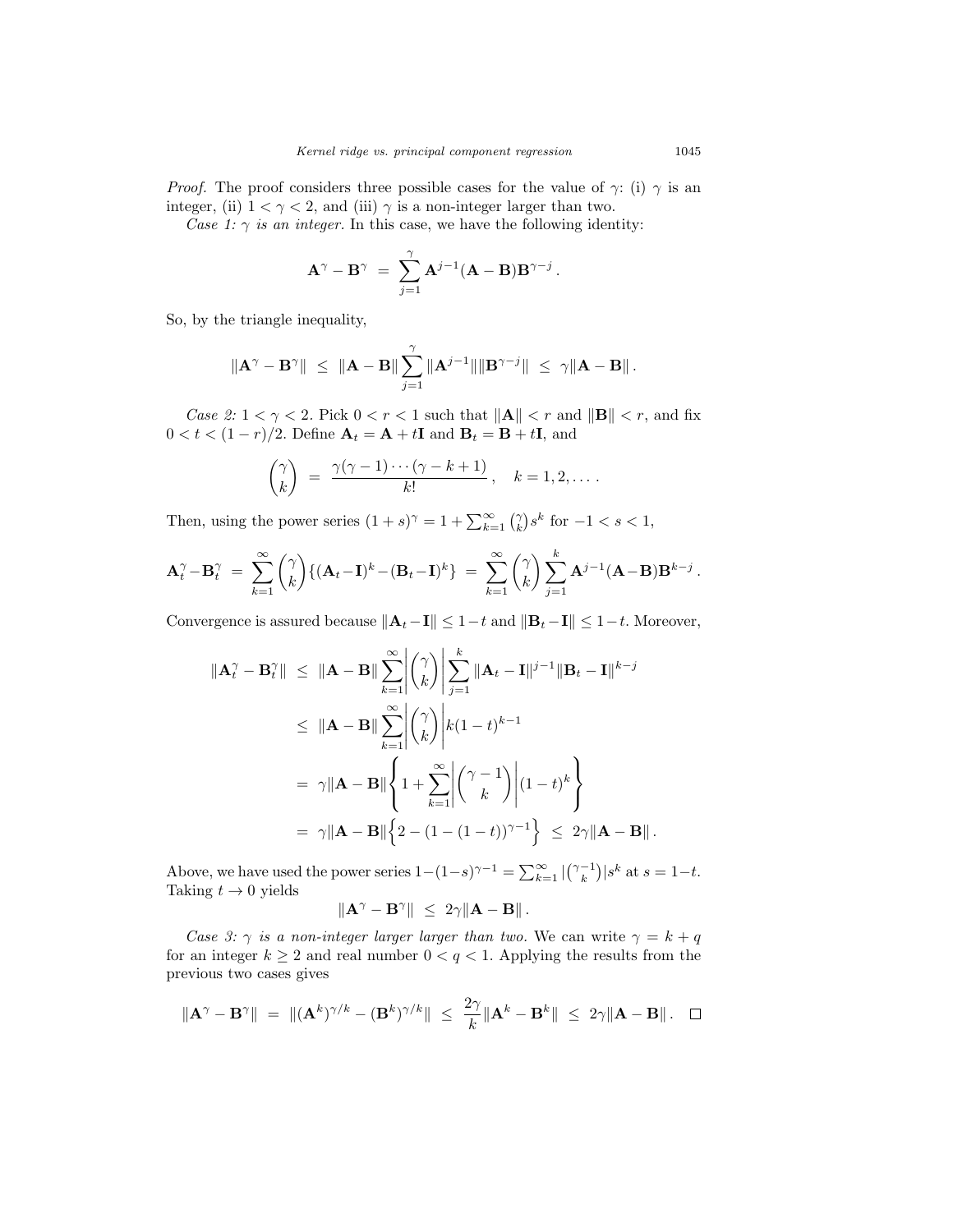<span id="page-24-13"></span>**Lemma 8.** Pick any real numbers  $r, \gamma \in (0, 1)$ . Let **A** and **B** be non-negative self-adjoint operators, each with spectrum contained in  $[r, 1)$ . Then

$$
\|\mathbf{A}^{\gamma}-\mathbf{B}^{\gamma}\|\ \leq\ \gamma r^{\gamma-1}\|\mathbf{A}-\mathbf{B}\|.
$$

*Proof.* Since  $||\mathbf{A} - \mathbf{I}|| \leq 1 - r$  and  $||\mathbf{B} - \mathbf{I}|| \leq 1 - r$ , the proof is similar to that of Lemma [7:](#page-22-1)

$$
\|\mathbf{A}^{\gamma}-\mathbf{B}^{\gamma}\| \leq \gamma \|\mathbf{A}-\mathbf{B}\| \left\{1+\sum_{k=1}^{\infty} \left|\binom{\gamma-1}{k}\right| (1-r)^k\right\} = \gamma r^{\gamma-1} \|\mathbf{A}-\mathbf{B}\|.
$$

Above, we have used the power series  $(1-s)^{\gamma-1} = 1 + \sum_{k=1}^{\infty} |{(\gamma-1_k)}| s^k$  at  $s = 1-r$ (which differs from the case in Lemma [7](#page-22-1) because  $0 < \gamma < 1$ ).

#### **References**

- <span id="page-24-9"></span>Aronszajn, N. (1950). Theory of reproducing kernels. T. A. Math. Soc. **68** 337–404.
- <span id="page-24-1"></span>Bauer, F., Pereverzev, S. and Rosasco, L. (2007). On regularization algorithms in learning theory. J. Complexity **23** 52–72.
- <span id="page-24-5"></span>BLANCHARD, G. and MÜCKE, N.  $(2016)$ . Optimal rates for regularization of statistical inverse learning problems. arXiv preprint arXiv:1604.04054.
- <span id="page-24-2"></span>Caponnetto, A. and De Vito, E. (2007). Optimal rates for the regularized least-squares algorithm. Found. Comput. Math. **7** 331–368. [MR2335249](http://www.ams.org/mathscinet-getitem?mr=2335249)
- <span id="page-24-3"></span>Caponnetto, A. and Yao, Y. (2010). Cross-validation based adaptation for regularization operators in learning theory. Anal. Appl. **8** 161–183. [MR2646909](http://www.ams.org/mathscinet-getitem?mr=2646909)
- <span id="page-24-8"></span>CARMELI, C., DE VITO, E. and TOIGO, A. (2006). Vector valued reproducing kernel Hilbert spaces of integrable functions and Mercer theorem. Anal. Appl. **4** 377–408.
- <span id="page-24-7"></span>DAVIS, C. and KAHAN, W. M. (1970). The rotation of eigenvectors by a perturbation. III. SIAM J. Numer. Anal. **7** 1–46. [MR0264450](http://www.ams.org/mathscinet-getitem?mr=0264450)
- <span id="page-24-4"></span>Dhillon, P. S., Foster, D. P., Kakade, S. M. and Ungar, L. H. (2013). A risk comparison of ordinary least squares vs ridge regression. J. Mach. Learn. Res. **14** 1505–1511.
- <span id="page-24-12"></span>Dicker, L. H. (2016). Ridge regression and asymptotic minimax estimation over spheres of growing dimension. Bernoulli **22** 1–37.
- <span id="page-24-11"></span>Engl, H. W., Hanke, M. and Neubauer, A. (1996). Regularization of Inverse Problems. Mathematics and Its Applications, Vol. 375, Springer.
- <span id="page-24-6"></span>Guo, Z. C., Lin, S. B. and Zhou, D. X. (2016). Learning theory of distributed spectral algorithms. Preprint.
- <span id="page-24-0"></span>GYÖRFI, L., KOHLER, M., KRZYZAK, A. and WALK, H. (2002). A Distribution Free Theory of Nonparametric Regression. Springer.
- <span id="page-24-10"></span>Hsu, D., Kakade, S. M. and Zhang, T. (2014). Random design analysis of ridge regression. Found. Comput. Math. **14** 569–600. [MR3201956](http://www.ams.org/mathscinet-getitem?mr=3201956)